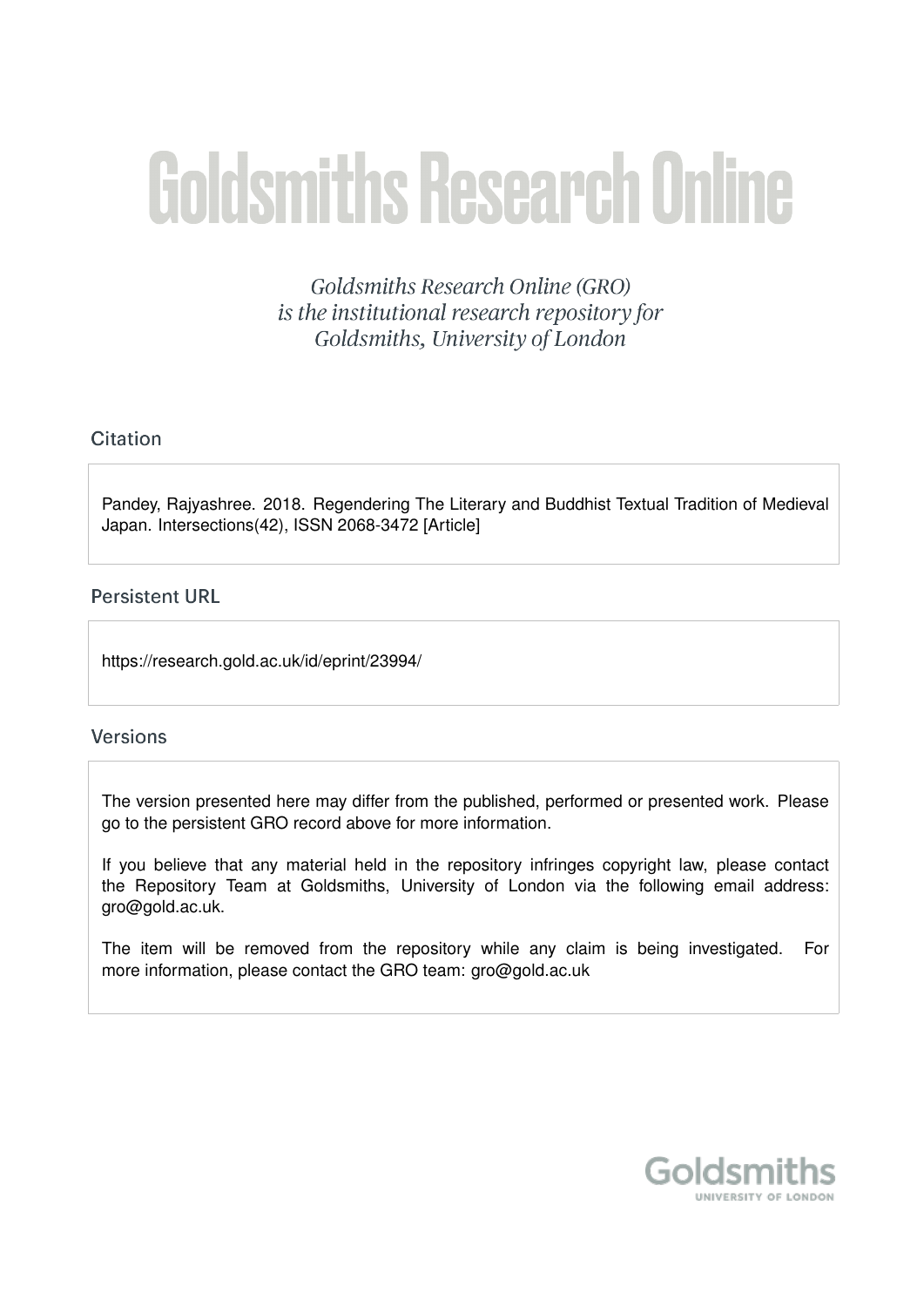#### **Regendering The Literary and Buddhist Textual Tradition of Medieval Japan**

In the last few decades scholars working in the area of pre-modern Japanese studies have become increasingly attentive to the workings of power and politics, and to the ideological underpinnings of even the most refined of courtly prose narratives and poetic compositions. Indeed, there has been a veritable explosion of academic writings that seek to analyze how gender and power operated in the historical, religious, and literary texts of pre-modern Japan.

The field of medieval Japanese Studies, for the most part, has taken its cue from the work undertaken by sixties and seventies feminism, making its primary task the reinstatement of women into the historical, religious and literary narratives from which they have been systematically written out. In so doing a new generation of scholars have radically questioned the androcentric biases of earlier scholarly writings. The focus on the complex intersections between gender and class has provided new perspectives on a diverse range of inter-related themes such as family, marriage, household systems, property rights, and women's labour in medieval and early modern Japan.<sup>1</sup> Recently, scholars have also increasingly turned their attention to hitherto neglected fields such as sexuality, and the social construction of motherhood, menstruation, child-birth, abortion, and wet-nursing.<sup>2</sup>

 <sup>1</sup> *Gender and Japanese History*, Wakita Haruko, Anne Bouchy, and Ueno Chizuko eds. Osaka: Osaka University Press,1999; *Women and Class in Japanese History*, eds. Hitomi Tonomura, Ann Walthall and Wakita Haruko, Ann Arbor: Center for Japanese Studies Publications Program,1999 and Hitomi Tonomura, 'Family, Women and Gender in Medieval Society,' in *Routledge Handbook of Premodern Japanese History*, ed. Karl Friday, 2017.

<sup>2</sup> For e.g. see Wakita Haruko, *Nihon Chūsei Joseishi no Kenkyū: Seibetsu Yakuwari Buntan to Bosei, Kasei, Seiai,* Tokyo: Tokyo daigaku shuppankai, 2001; Kimura, Saeko, *Chibusa wa Dare no Mono ka: Chūsei Monogatari ni Miru Sei to Kenryoku.* Tokyo: Shinyōsha, 2009 and Anna Andreeva, 'Childbirth in Early Medieval Japan: Ritual Economies and Medical Emergencies in Procedures during the Day of the Royal Consort's Labor,' in *Buddhism and Medicine: An Anthology of Premodern*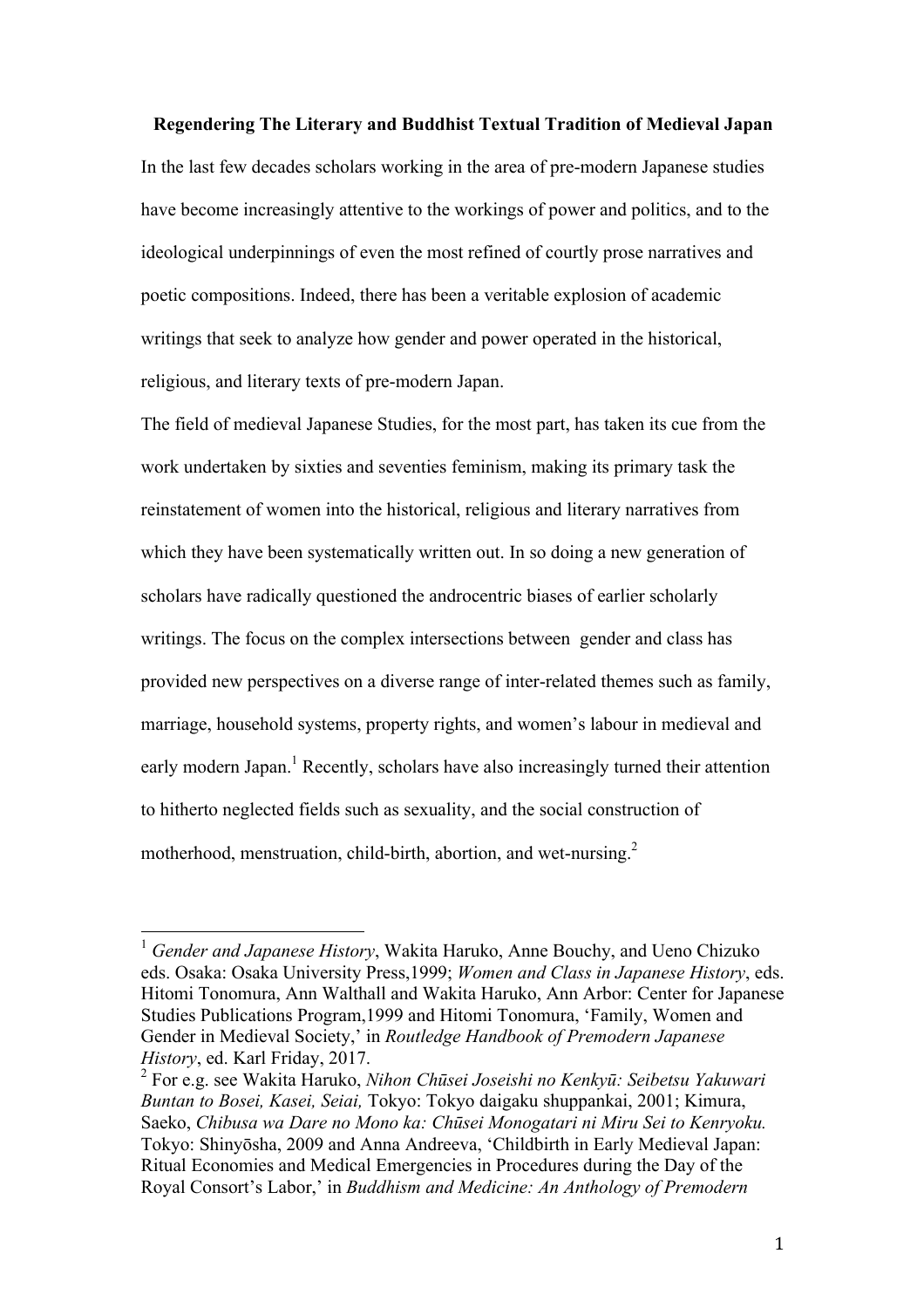The project of writing women's histories has reverberated across many other disciplines. A four volume collection was published in Japanese in 1989 under the title *Shirîzu: Josei to Bukkyô* (Women and Buddhism Series), <sup>3</sup> and an edited volume in English, entitled *Engendering Faith: Women and Buddhism in Premodern Japan*<sup>4</sup> followed in 2002. These works heralded a new departure from previous research that had focused exclusively on religious groups formed around male leaders, or on sectarian histories and doctrinal debates within particular schools of Buddhism. They demonstrated how both the sources that were investigated, and the questions that were asked in such accounts, inevitably focused on institutions in which men played a central role, and from which women, for the most part, were excluded.

Scholars also turned to popular Buddhism, highlighting the everyday aspects of

Buddhist faith and practice to demonstrate that women were indeed active participants

in the religious life of pre-modern Japan. In recent decades scholarly attention has

turned to the construction of gender in Buddhist discourse, and to an examination of

the ways in which women were systematically denigrated and represented as inferior

to men in a wide range of medieval Japanese literary/ Buddhist texts.<sup>5</sup>

Academic writings on classical and medieval works in a wide range of genres ranging

from romance fiction (*monogatari*), poetic diaries (*nikki*) and *waka* poetry, to popular

<u> 1989 - Andrea Santa Alemania, poeta esperanto-se especial de la propia de la propia de la propia de la propia</u>

*Sources*, ed. Pierce C. Salguero, New York: Columbia University Press, 2017, pp. 336–350.

<sup>3</sup> *Shirîzu josei to bukkyô*, eds. Osumi Kazuo and Nishiguchi Junko, vols 1-4. Tokyo: Heibonsha, 1989.

<sup>4</sup> *Engendering faith: Women and Buddhism in Premodern Japan*, ed. Barbara Ruch, Ann Arbor: Center for Japanese Studies, 2002. For a review of this volume see Rajyashree Pandey, 'Medieval Experience, Modern Visions: Women in Buddhism,' in *Monumenta Nipponica*, Vol. 59, no. 2 (2004): pp. 223-244.

<sup>5</sup> Michel Marra, 'The Buddhist Mythmaking of Defilement: Sacred Courtesans of Medieval Japan,' *Journal of Asian Studies* 52, no 1 (1993), pp. 49-65; Bernard Faure, *The Power of Denial: Buddhism, Purity, and Gender*, Princeton, N.J.: Princeton University Press, 2003; Keller Kimbrough, *Preachers, Poets, Women and the Way: Izumi Shikibu and the Buddhist Literature of Medieval Japan*, Ann Arbor: Center for Japanese Studies, 2008.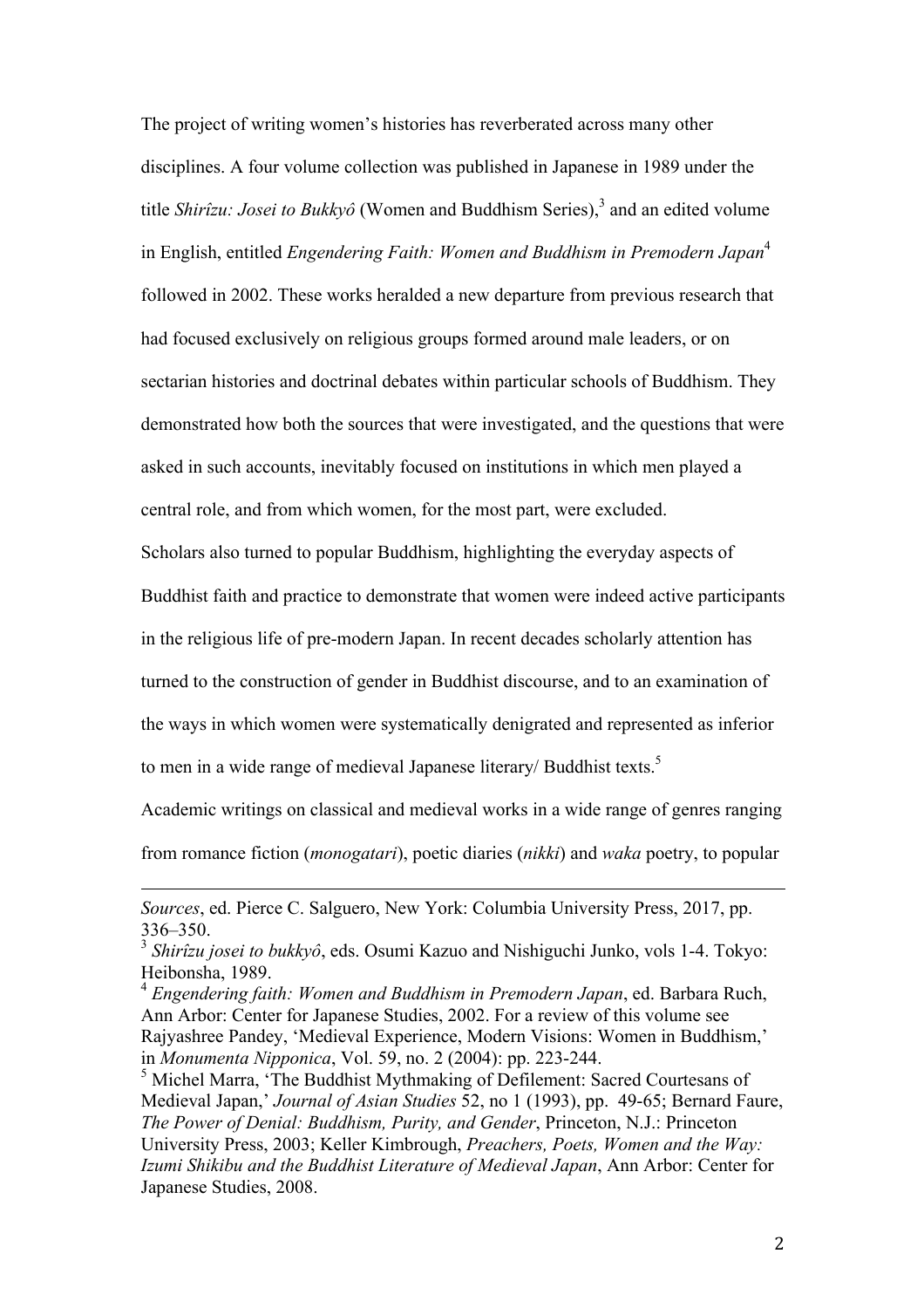tales (*setsuwa*, *otogizoshi*) have also sought to unveil the workings of gender and the operations of power that often lie behind the aesthetic, humorous, religious, or supernatural dimensions of courtly and popular texts. <sup>6</sup> The Heian classic, the *Tale of Genji* (*Genji monogatari*) is no longer read simply as a tale about the romantic escapades of an idealised hero, but rather as a particularly powerful instantiation, by a female author, of the workings of unequal gender relations and the asymmetries of power that are at the heart of sexual liaisons.<sup>7</sup>

Scholars have focused in particular on women's suffering in the polygamous world of the text, arguing that many of the female protagonists in the tale were victims of the oppressive conditions within which they lived. At the same time, they have attempted to highlight the ways in which some of the female protagonists of the tale tried to resist male domination, or at the very least, expressed the desire to be liberated from it. It is in this context that the concept of 'agency' has acquired critical purchase, imbuing the term with a moral, emotional, and political charge. As this far from comprehensive survey of recent academic literature suggests, the

question of gender has now become central to medieval Japanese studies, and invaluable work has emerged that demonstrates that gender was constitutive to the

making of the economic, social and cultural life of that age and that it significantly

<sup>6</sup> Hitomi Tonomura, 'Black Hair and Red Trousers: Gendering the Flesh in Medieval Japan,' *American Historical Review* 99, no. 1 (1994), pp. 129-154;Terry Kawashima, *Writing Margins: The Textual Construction of Gender in Heian and Kamakura Japan*, Cambridge, MA: Harvard University Press, 2001; Michelle Li, *Ambiguous Bodies: Reading the Grotesque in Japanese Setsuwa Tales*, Stanford: Stanford University Press, 2009.

<sup>7</sup> See Norma Field, *The Splendor of Longing in the Tale of Genji*, Princeton N.J.: Princeton University Press, 1987; Edith Sarra, *Fictions of Femininity: Literary Inventions of Gender in Japanese Court Women's Memoirs,* Stanford, C.A.: Stanford University Press, 1999; Doris Bargen, *A Woman's Weapon: Spirit Possession in the "Tale of Genji*, Honolulu: University of Hawaii Press, 1997; Mitamura Masako, Kawazoe Fusae, and Matsui Kenji, eds. *Genji kenkyū*, 10 vols (1996-2005), Tokyo: Kanrin shobō.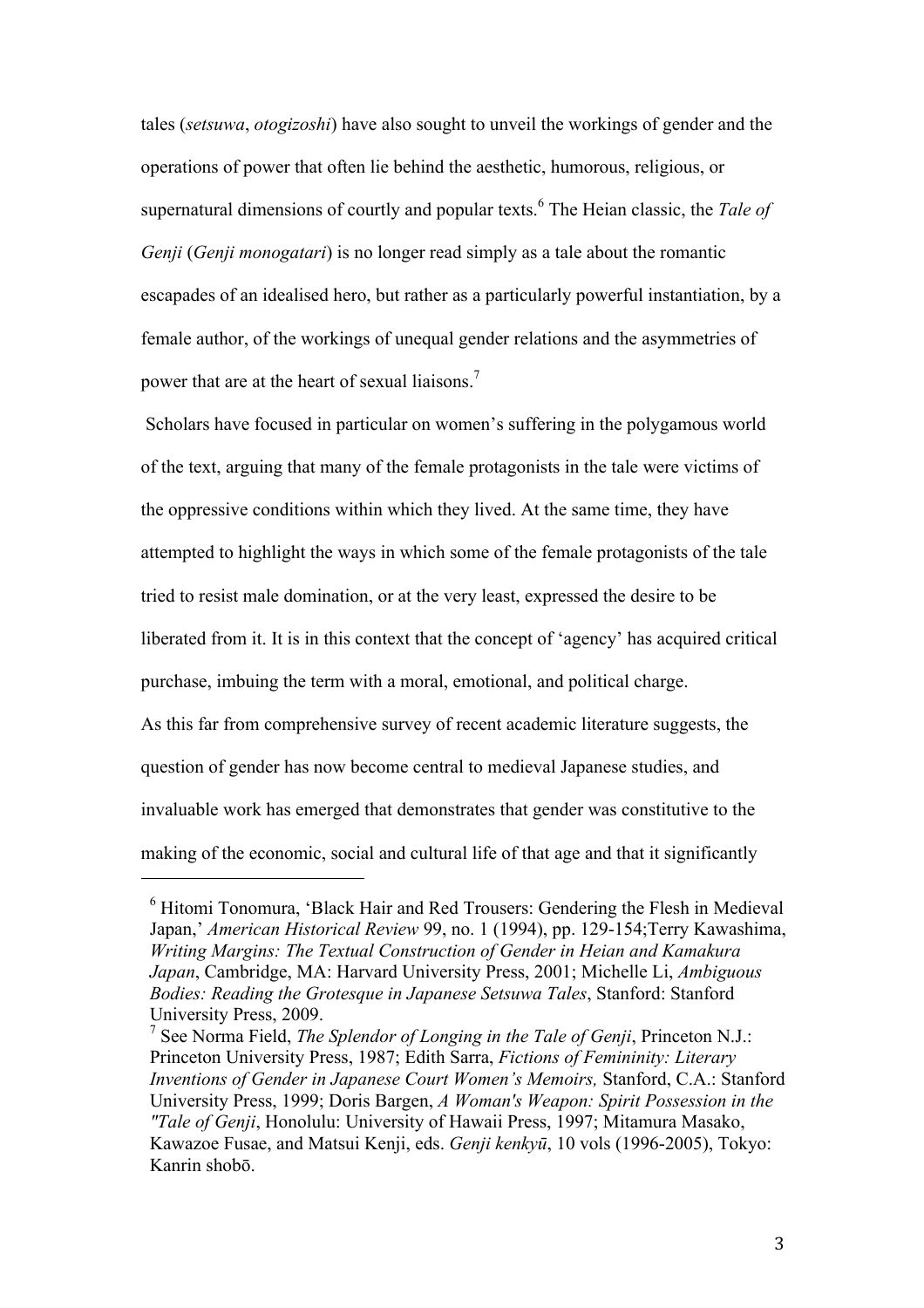shaped its textual tradition. This is therefore a propitious moment for a critical reappraisal of current approaches to the study of gender in the medieval Japanese literary/Buddhist texts, which for the most part, have not engaged with recent debates within feminism itself, and have therefore failed to challenge our commonly held understandings of gender, and of categories such as woman, body, and agency which are closely associated with it.

Greater attentiveness to the cultural and historical variability of these concepts is required if we are to avoid an unreflexive transposition of contemporary understandings of these terms to the Japanese past – an approach that has produced anachronistic readings of the texts we seek to analyse. It is by focusing both on questions of historicity, and on the problem of treating our core categories of analysis as foundational truths, that I hope to contribute to recent debates on gender in the medieval Japanese textual tradition.

### Body

The idea of the body as self-evident, a given with fixed meanings, is no longer tenable for like childhood, death, madness, sex and so on, the body is now seen as having a history. Scholars coming from a wide range of perspectives have sought to demonstrate that even within the West, bodies are contingent and changing formations that are historically variable. Michel Foucault, for example, has challenged the commonly held assumption that the body 'obeys the exclusive laws of physiology and that it escapes the influence of history.' Through a reading of the multiplicity of regimes to which the body is subjected, he argues that 'nothing in man – not even his body – is sufficiently stable to serve as the basis for self-recognition or for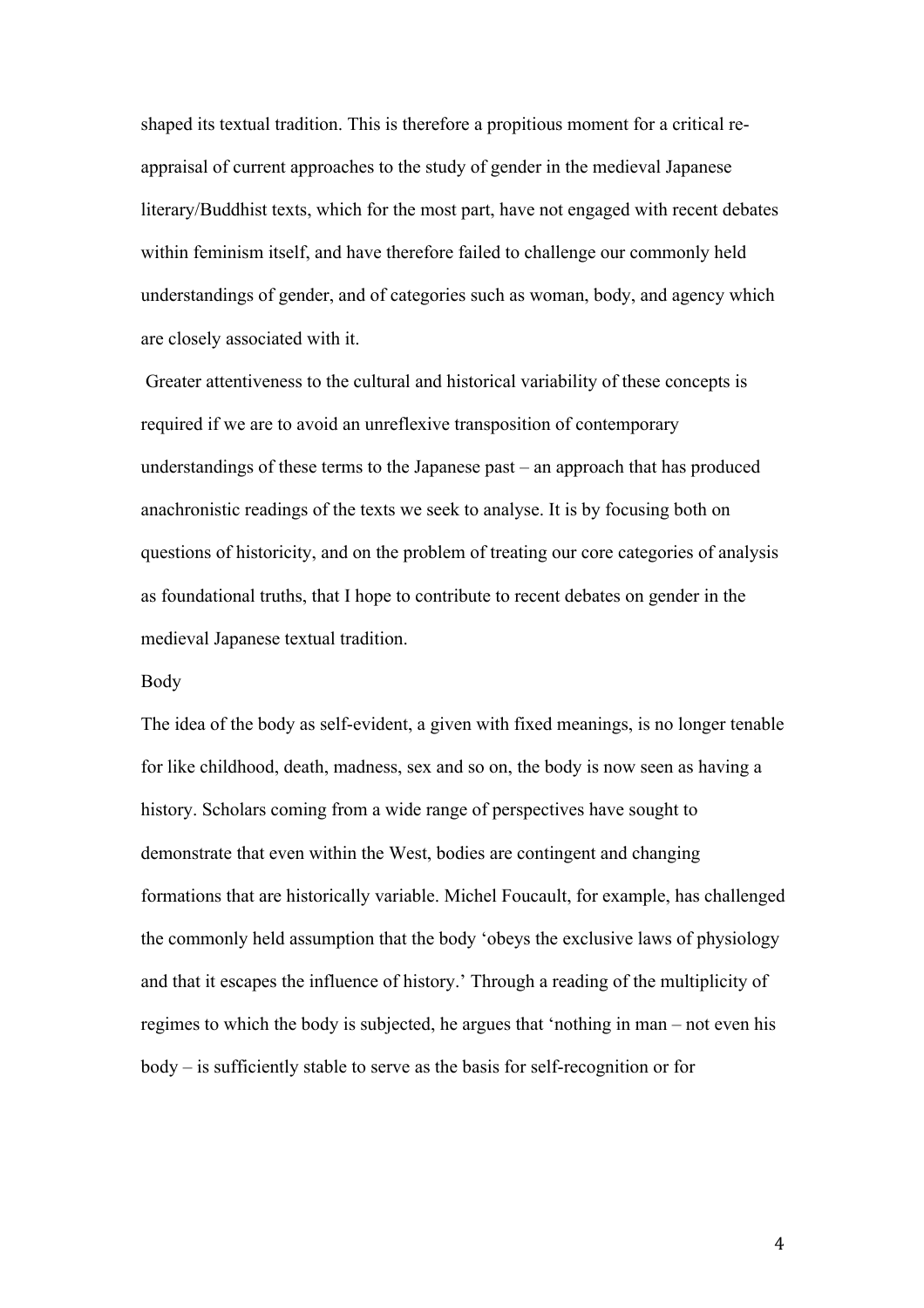understanding other men.<sup>8</sup> Historians such as Carolyn Bynum have questioned the commonly held assumption that Western thought has been consistently dualistic, that the body has always been constituted in opposition to the soul/spirit/mind, and that as the unprivileged term in the binary, it has been subjected to systematic denigration or neglect. She argues that far from despising the body and wishing to escape from it, medieval Christian theologians in fact 'assumed the flesh to be the instrument of salvation.'<sup>9</sup>

Historicising the body has come from many quarters and even within the Western tradition we can no longer assume that the significations accorded to the body have been constant and unchanging. For it was only from the eighteenth century in Europe that both the body and nature came to be seen as passive and inert entities,

disconnected from the cosmos and divorced from the soul, and the mind came to be privileged as the sole repository of thought and mental processes. This conception of the body to which we are heirs was produced within the specific context of the post-Renaissance West, and hence cannot serve as the *ur* form from which all other bodies are seen either to derive or deviate.

In the case of medieval Japan we are doubly removed from the particular debates and questions that circulated around the body and its significations in the West, and hence there is no warrant for assuming that conceptions of a body that emerged within a specific European tradition are amenable to being transposed seamlessly to the literary/Buddhist textual tradition of medieval Japan. It is only by being attentive to

 <sup>8</sup> Michel Foucault, 'Nietzsche, Genealogy, History,' in *Language, Counter-Memory, Practice: Selected Essays and Interviews by Michel Foucault*, in ed. Sherry Simon and Donald F. Bouchard, Donald F. Bouchard, trans., Ithaca, N.Y.: Cornell University Press, 1977, 153.

<sup>&</sup>lt;sup>9</sup> Carolyn Bynum, 'Why all the Fuss about the Body? A Medievalist's Perspective,' in *Beyond the Cultural Turn: New Directions in the Study of Society and Culture*, ed Victoria Bonnell and Lynn Hunt, Berkeley: University of California Press, 1999, pp. 251–255.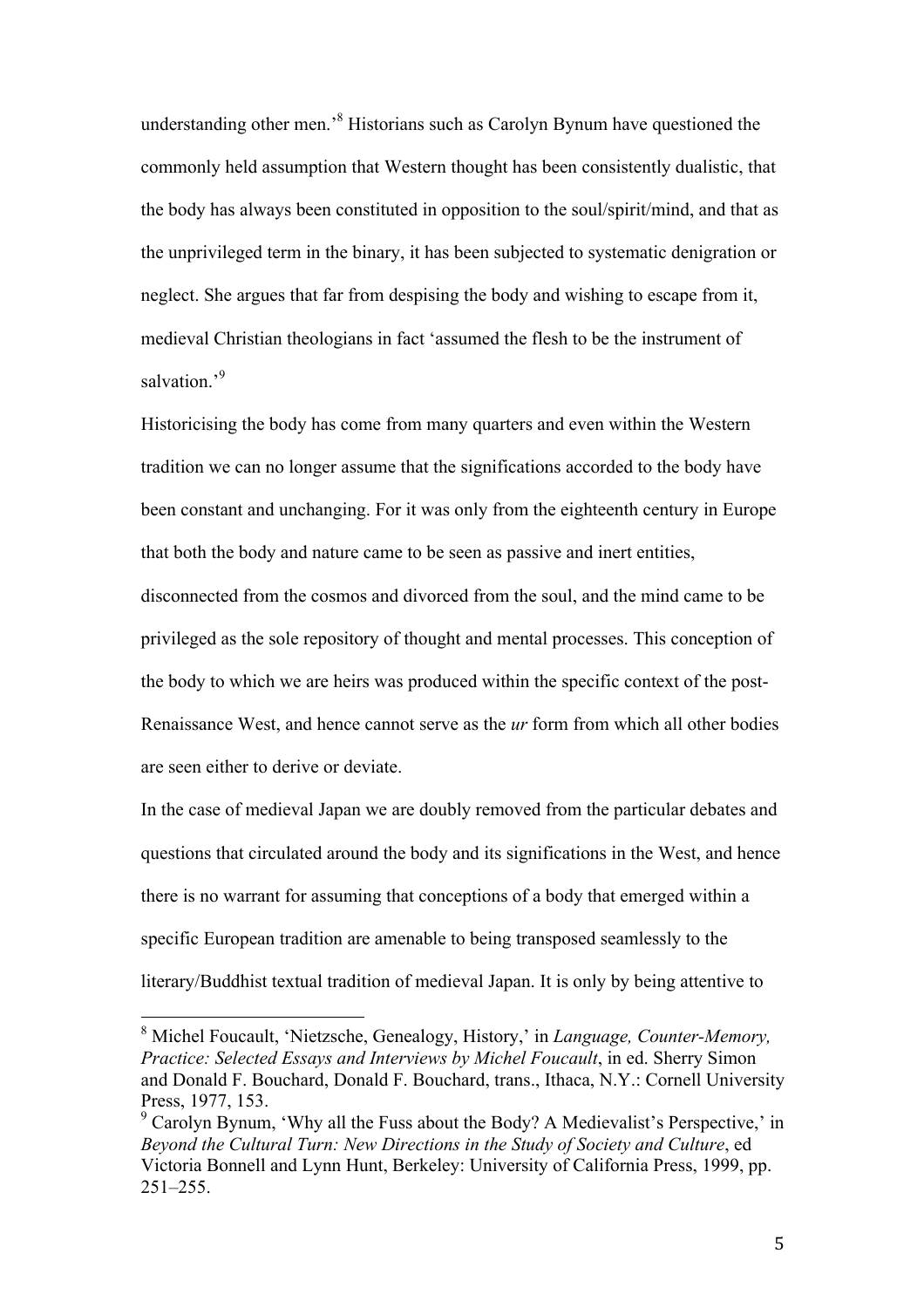the larger epistemic framework of what we might loosely call the East Asian medical, religious and philosophical traditions that we can properly discern what meanings bodies were accorded in medieval Japanese texts. Below, I consider some of the central elements that characterise conceptions of the body in medieval Japanese narratives, to demonstrate the historically and culturally contingent nature of the ways in which bodies are inhabited, imagined and visualised.

First, it is worth noting that the dualism that was at the heart of the mind/body debates in the Western philosophical tradition finds no counterpart in Daoist or Buddhist thought. The assumption was that the body and mind were integrally connected, and the central question became one of working out how the two could function most effectively together as a mind-body complex. Mental and affective processes were mutually intertwined, and the body, far from being defined as pure materiality, was seen rather as a psychosomatic process, "something done, rather than something one has."<sup>10</sup> In medieval Japanese texts, 'thought' did not function as the other of 'feeling' or emotion – the verb *omou* encapsulated both feeling and thinking.<sup>11</sup> Both material and mental/emotional processes were integrally linked and central to the constitution of a meaningful body/self. The word  $mi$  (身)in the Japanese medieval lexicon that corresponds to the term 'body' makes no distinction between the physical body and what we might call the psychic, social, or cultural body, and

 <sup>10</sup> Roger Ames, 'The Meaning of the Body in Classical Chinese Philosophy' in *Self as Body in Asian Theory and Practice*, ed Thomas P. Kasulis, Roger Ames, and Wimal Dissanayake, New York: SUNY Press, 1993, p. 168. As Ames argues, 'Since body and mind were not regarded as different 'kinds' of existence in any essential way, they did not generate different sets of terminologies necessary to describe them. For this reason, the qualitative modifiers that we usually associate with matter do double duty in Chinese to characterize both the physical and the psychical,' p. 163.

<sup>&</sup>lt;sup>11</sup> Thomas P. Kasulis, 'The Body—Japanese Style' in *Self as Body in Asian Theory and Practice,* eds. Thomas P. Kasulis, Roger Ames, and Wimal Dissanayake, New York: SUNY Press, 1993, p. 303.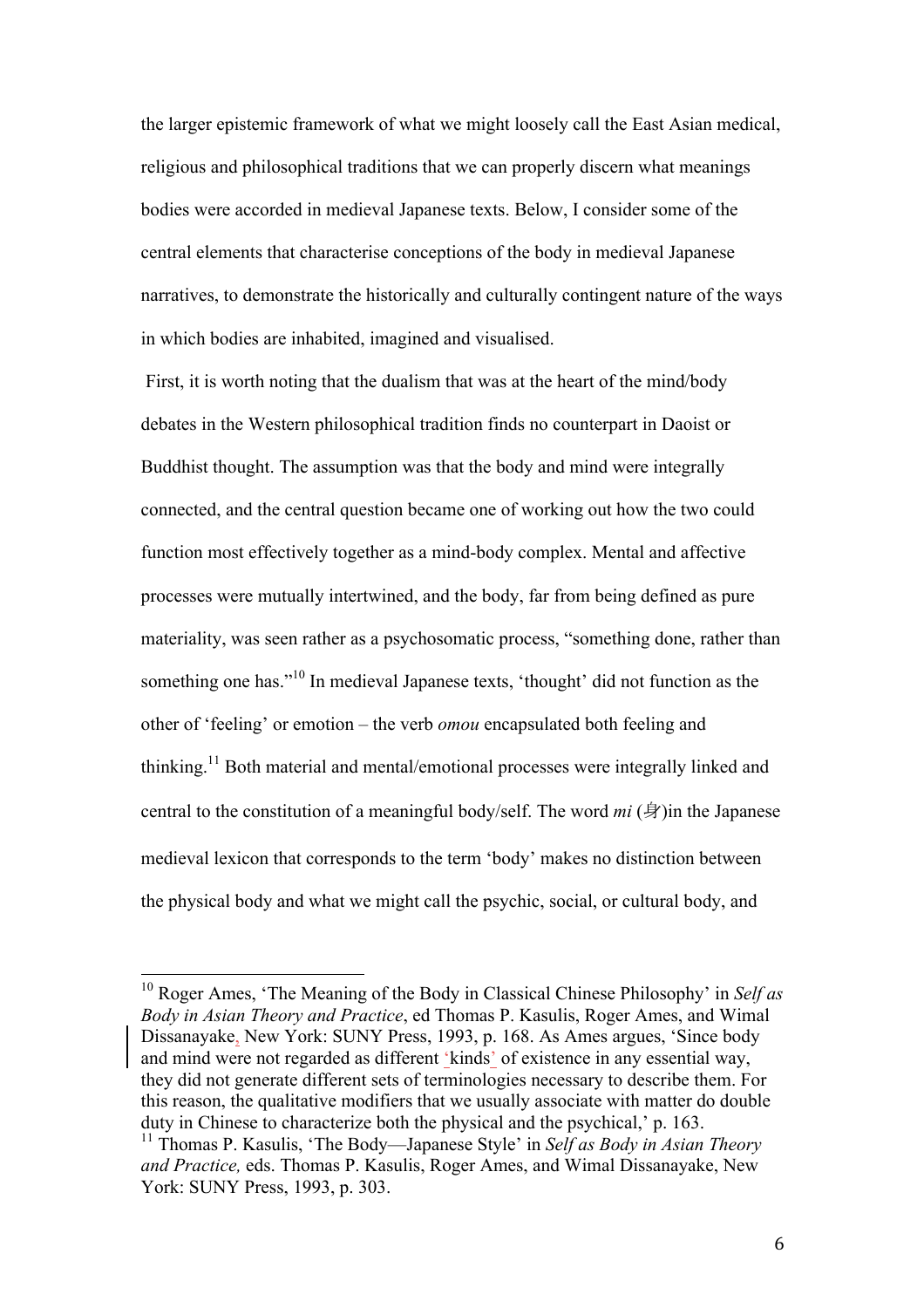hence one of the most common usages of the term *mi* is to signify a person's status or standing in the world.

Second - and this has implications for the purported universality of eroticism and desire – the literary and pictorial traditions of pre-modern China (and this is equally true of medieval Japan) have no 'image of a body as a whole object, least of all as a solid and well shaped entity whose shapeliness is supported by the structure of the skeleton and defined in the exteriority of swelling muscle and enclosing flesh.<sup>12</sup> This is in striking contrast to contemporary conceptions of the body, envisaged as an enfleshed entity presented in its fullness through muscle, flesh, and bone. In a work such as the *Tale of Genji* for example, love and desire - central themes for a romance narrative - are not generated through descriptions of the lines or curves of the body. Both the physical and psychic attributes that go into the making of the body find expression in the robes within which the body is enveloped. Robes, which are metonymically linked to the body, are not mere embellishments that adorn, cover, and enhance the beauty of the body: they are part and parcel of embodied being, and it is the two together as an ensemble that have the power to generate erotic and affective desire in the *Genji*.<sup>13</sup> The ultimate raison d'être of clothes in the game of erotics in Japanese literary and visual texts does not lie in unveiling the clothed body as in a striptease, for the body without clothes signifies abjection.

This is because in the medieval Japanese world-view, nature and culture were not two distinct entities - a meaningful self was always understood as one that was

 <sup>12</sup> John Hay, 'Is the Body Invisible in Chinese Art?' in *Body, Subject, and Power in China*, eds. Angela Zito and Tani Barlow, Chicago: University of Chicago Press, 1994, p. 51.

 $13$  For an extensive discussion of the connections between body, robes and erotic desire see Rajyashree Pandey, *Perfumed Sleeves and Tangled Hair: Body, Woman, and Desire in Medieval Japanese Narratives*, Honolulu: University of Hawaii Press, 2016, pp. 34-42.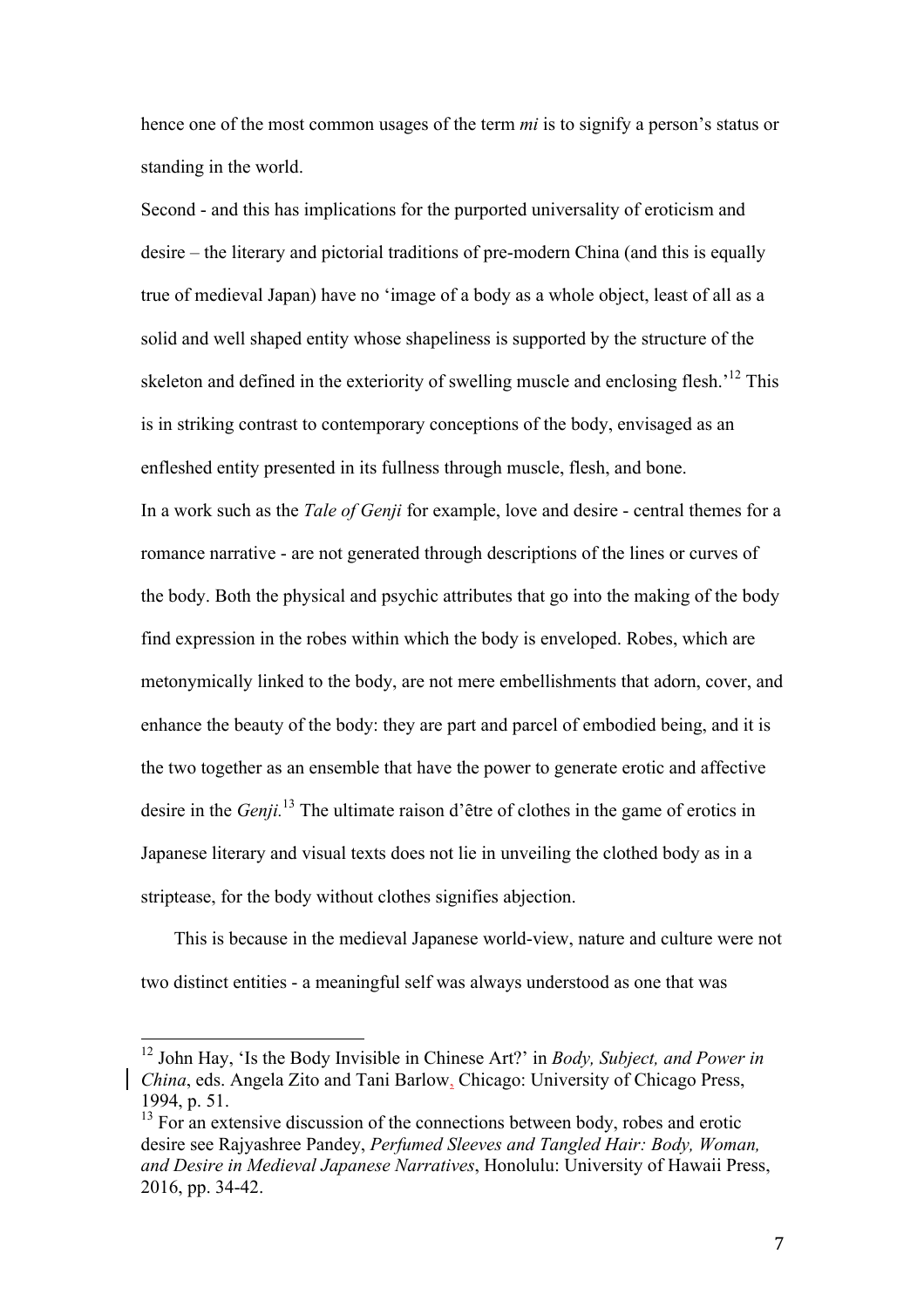constituted 'socially'. To put it in another way, there was nothing outside of what we would call the cultural body that existed prior to the social meanings with which it was inscribed. Thus bodies writhing in pain as they are tortured in hell, or corpses that have been killed in war are depicted in medieval picture scrolls without their clothes, signalling that these bodies/selves have lost their status as social/ cultural entities. Likewise, when men remove or lose their courtly headgear, *kamuri* or *eboshi,* this signals exposure and humiliation. When a man loses his hat this arouses derisory laughter from those who see or hear about it. Far from being simply a culturally prescribed form of adornment, headgear, like robes, was seen in medieval Japanese visual and literary culture as part and parcel of male embodied being: ideally it was never to be removed, even when a man was alone.<sup>14</sup>

Third, neither the body nor nature in the medieval context was something set in stone, seen as inert and passive matter with immutable attributes. Medieval bodies were granted transformative powers that rendered the boundaries between gods, humans, men, women and beasts porous and fluid. All bodies, even those of women, were conceptualized as active agents that could defy common expectations and perform miraculous transformations, thereby attesting to the power of the Buddhist faith.

In the Devadatta chapter of the *Lotus Sutra* for example, Prajnâkutâ is sceptical of Mañjusrî's claim that his disciple the eight-year-old dragon princess has, at such a young age, attained perfect Enlightenment. The elder Sāriputra, likewise, expresses doubts about the dragon princess possessing the necessary requisites for attaining Buddhahood on the grounds that the female body is a 'filthy' thing, subject to the five obstructions. The dragon princess does not engage in dialogue with them, but acts

 <sup>14</sup> For a discussion of *eboshi* in medieval Japanese texts see Pandey, *Perfumed Sleeves and Tangled Hair*, pp. 153-155.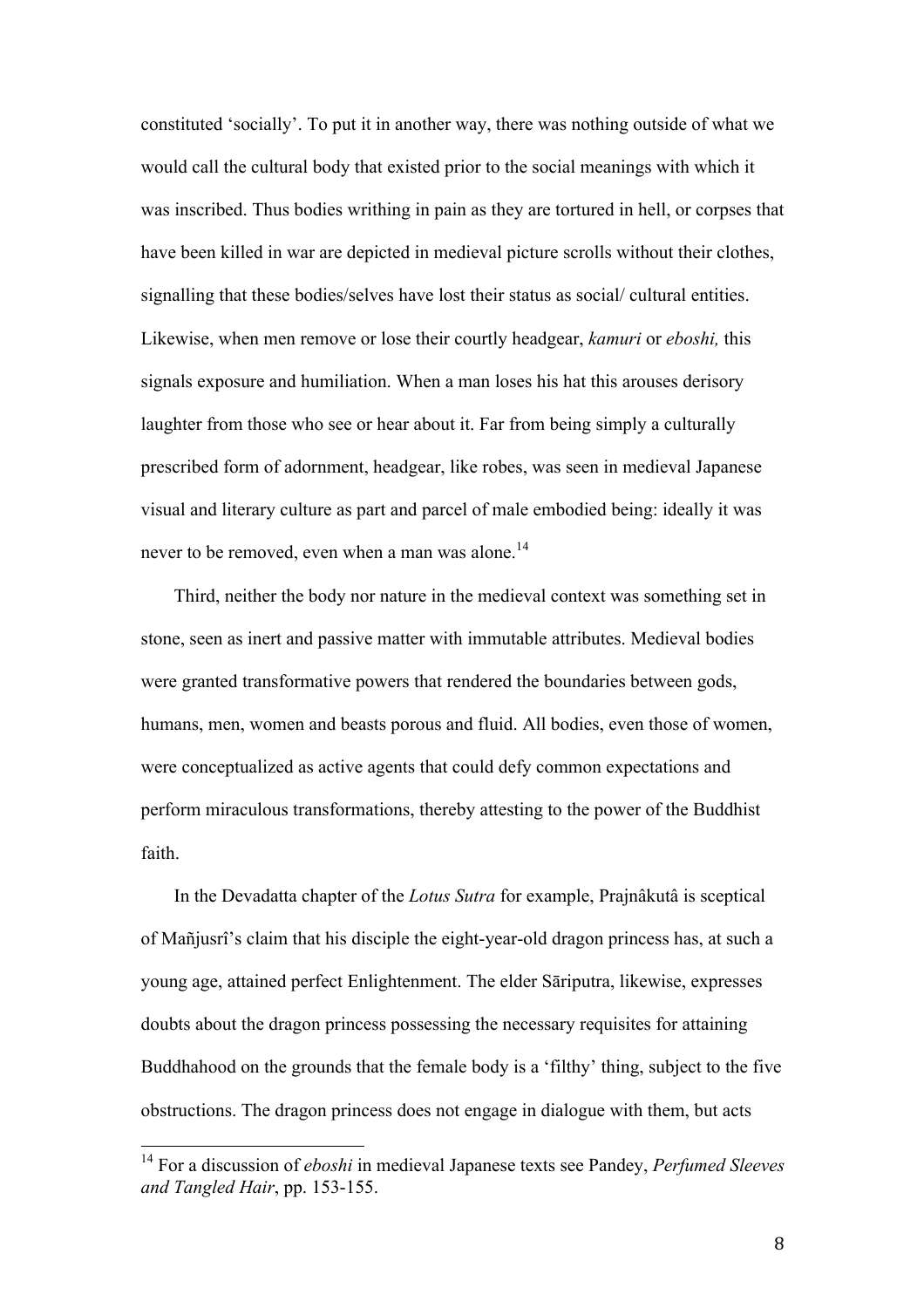swiftly, transforming herself into a man and achieving Buddhahood.<sup>15</sup> What is striking for our purposes is that the body was conceived of as a malleable and changeable entity, which could renders the boundaries between men, women, dragons, and Buddhas fluid and open. The transformation of the dragon girl served, within the context of a Buddhist canonical text such as the *Lotus Sutra*, as a powerful instantiation of the temporary and provisional nature of all that seems real in the mundane world of *samsāra.*

#### Sex/Gender

 

As a conceptual category, widely deployed in feminist writing, the term gender, from the outset, served a political function. It was a response to the biological determinism that was at the heart of the claim, made since the eighteenth century, that sexual difference was something inscribed on the body, a fact of nature, that could not be changed, and the reason why women were innately inferior to men. The category "gender" emerged precisely as a way of combating this logic, by arguing that social roles were not necessarily bound to sex, and that sexual or biological difference did not determine intellectual and other differences.

It has now become part of our common sense to assume that what distinguishes men from women is sexual difference and that this difference is biologically determined. This distinction is founded on the idea that there are two distinct domains - nature and culture - and that the body and sex are aligned with the former, whilst gender, a social construction, belongs to the domain of culture. Scholars working on pre-modern

<sup>15</sup> This passage has been the site of considerable debate particularly with regard to its implications for women's enlightenment. See for example, Abe Ryûichi, "Revisiting the dragon princess: her role in medieval engi stories and their implications for reading the *Lotus Sutra*," *Japanese Journal of Religious Studies*, 2015, 42:1, 27-70 and Yoshida Kazuhiko, "The enlightenment of the dragon king's daughter in *The Lotus Sutra*," Ruch, B ed., *Engendering faith: women and Buddhism in premodern Japan*. Ann Arbor: Center for Japanese Studies, 2002, pp. 297-325.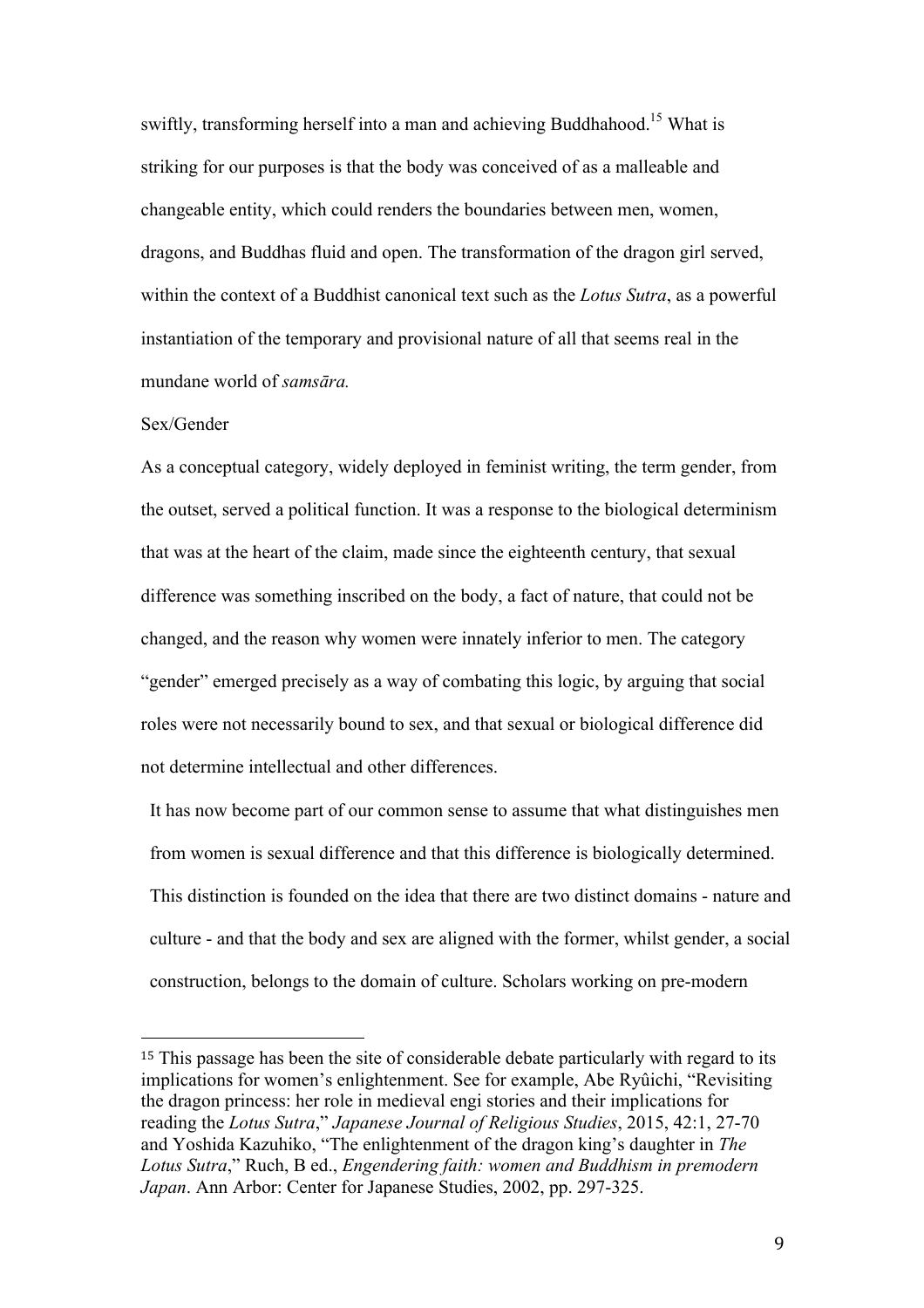Europe have challenged the assumption that the binaries of sex versus gender, and nature versus culture were universal and ahistorical. Carolyn Bynum, for example, has argued that gender imagery in medieval Europe was marked by an extraordinary degree of fluidity.<sup>16</sup>

As in medieval Europe, so too in pre-modern China and Japan, sex and gender, which are premised upon a division between natural attributes and social roles, had little meaning given that social relations were seen as mirroring the same principles that applied to the body and to the cosmos. Gender did not function here as a 'social' category posited against the 'natural' fact of sex. When medieval texts speak of *onna no mi* they mean more than the physical and sexed body that makes for womanhood; for both her mental and emotional attributes as well as her relationship to others as a social being are involved in the constitution of what we might call the female body/self. The terms *onna* (女) and *otoko* (男) in medieval Japanese cannot be conflated with the modern words for woman/women, *josei* ( $\forall$ 性) and man/men, *dansei* (男性)*.* As the character *sei* or sex (性) demonstrates, this new understanding of 'man' and 'woman' as constituted through their bodies and in particular their sexual organs signalled an epistemic shift brought about by the adoption of the newly imported Western discourses of sexuality to Japan. Not unlike the world of medieval Europe, so too in medieval Japan, women were undoubtedly the incomplete, lesser, inferior versions of men, but the body and sexual difference were not the grounds for affirming this preordained hierarchy, and there was no distinction made between 'natural sex' and 'social gender.<sup>'17</sup>

<sup>&</sup>lt;sup>16</sup> Carolyn Bynum, 'The Female Body and Religious Practice in the Later Middle Ages, eds. Michel Feher, Ramona Naddaff and Nadia Tazi, *Fragments for a History of the Human Body,* pt. 1, New York: Zone Press, 1989, pp. 185–187.

<sup>&</sup>lt;sup>17</sup> Thomas Laqueur, *Making Sex: Body and Gender from the Greeks to Freud*,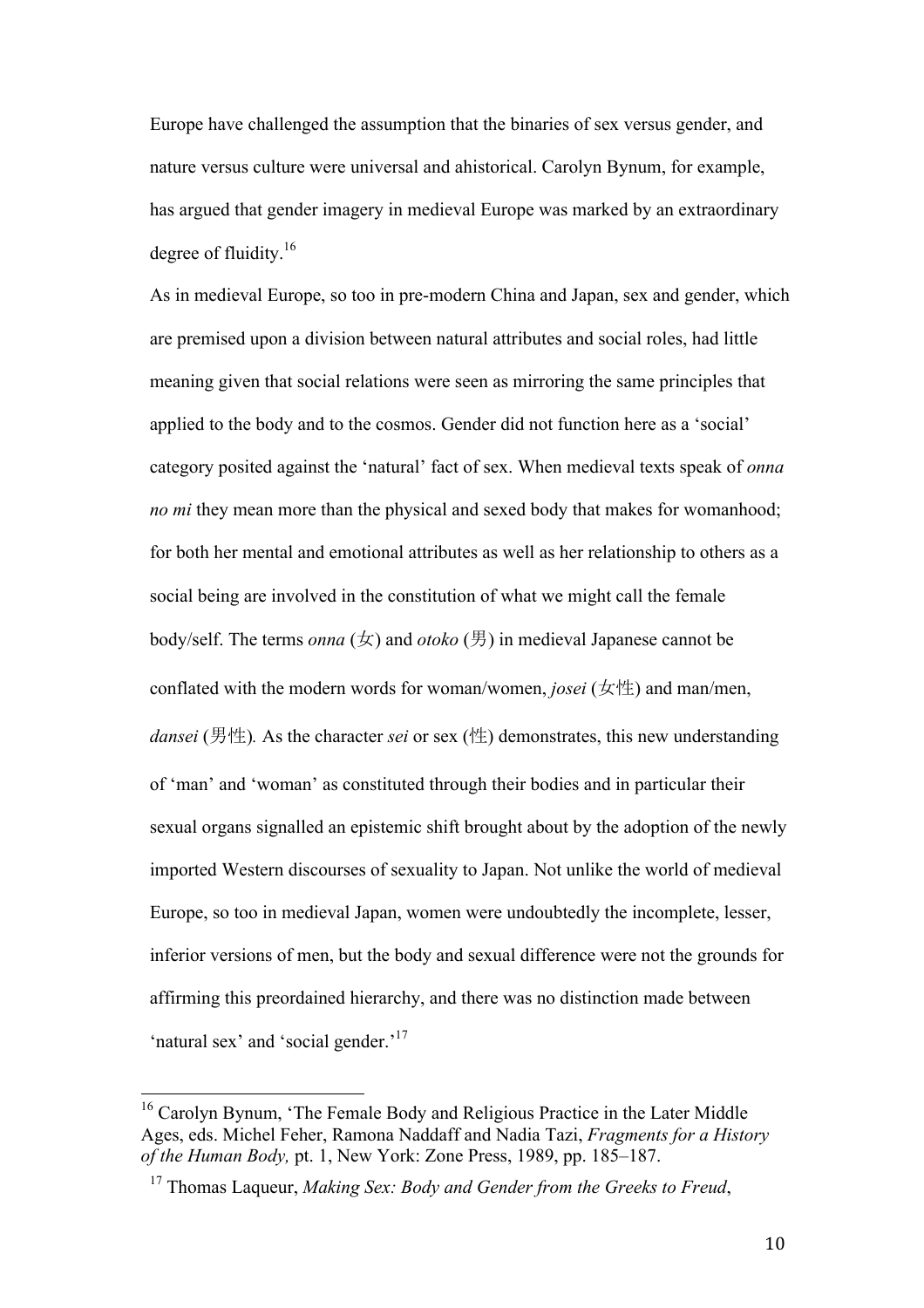The feminist project of the sixties and seventies in the West worked with the assumption that women were constituted through their sexual attributes, that they formed a self-evident grouping, and that they were subjected to systematic neglect or vilification on the basis of their sex. This was the impetus for engaging in the project to "retrieve" women, who were seen as having been silenced and written out of official historical, religious, and philosophical discourses. This has been the dominant approach taken by scholars working in the area of medieval Japan.

While the project of retrieval has been invaluable, it is also fraught with problems for it assumes that 'Woman' or even the more capacious, lower case, pluralizing amendment 'women,' is a stable and pre-given transcendental category already constituted as such – a view that feminists since the 80s have increasingly questioned.<sup>18</sup> The destabilization of 'women' as a fixed category has consequences for understanding what we mean by gender. The Japanese 'medieval imaginary,' as I have argued, was one in which man and woman were not defined primarily through their sexual organs, and their world was not organised through the distinctions of nature/culture and sex/gender. This may explain why Judith Butler's work, which challenges these binaries can be fruitfully pressed into service for an analysis of gender in medieval Japanese texts.

Cambridge, MA.: Harvard University Press, 1990, p. 29.

<sup>18</sup> See for example Denise Riley, "'*Am I that Name?*': *Feminism and the Category of 'Women'" in History*, Minneapolis: University of Minnesota Press, 1998; Joan W. Scott, 'The Evidence of Experience,' in *Practicing History: New Directions in Historical Writing after the Linguistic Turn*, ed. Gabrielle Spiegel, New York: Routledge, 2005, pp. 199-216; Judith Butler, *Gender Trouble: Feminism and the Subversion of Identity*, New York: Routledge, 1990.

<u> 1989 - Johann Stein, fransk politik (d. 1989)</u>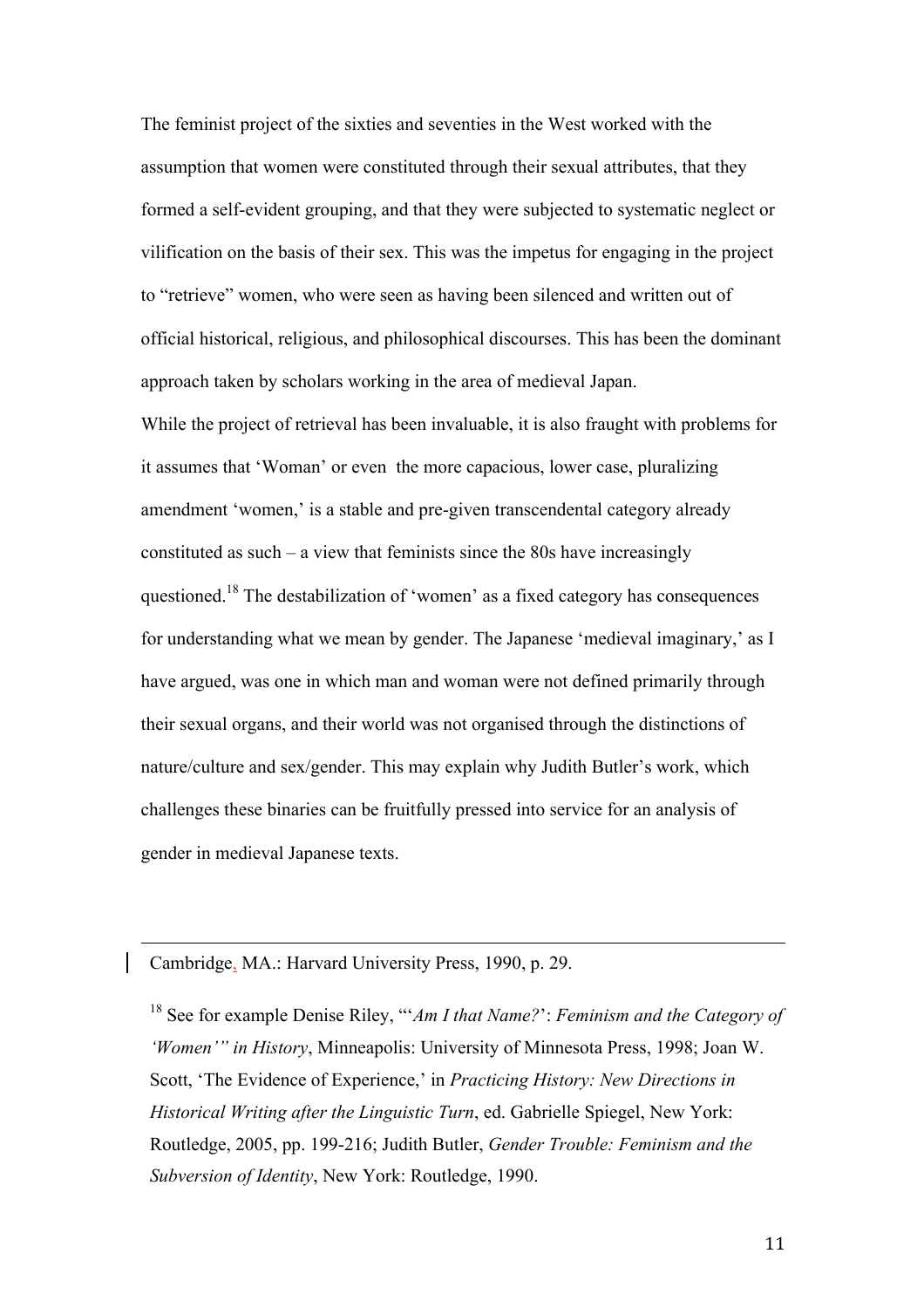Judith Butler argues that gender 'ought not to be conceived as a noun or a substantial thing or a static cultural marker,' but rather as 'an activity, a becoming.'<sup>19</sup> Gender here is performative, and the binaries of sex/gender, man/woman, and hetero/homosexuality, are not facts or truths about the world that are made manifest through our actions. Rather it is the other way round: it is through the endless repetition of certain acts that we create the illusion of the stability of gender. In premodern Japanese literary texts gender functions precisely as a kind of script, and it is the specificity of the gendered performance, that is to say, the particularity of the script that is enacted that gives substance to the categories 'male' and 'female.' Indisputably, gender difference was central to the hierarchical ordering of both the cosmic and social order of medieval Japan, and women within it were without question positioned as inferior to men. However, this difference was constituted not through 'man' and 'woman' understood as fixed and stable categories, defined through their bodies. Gendering in the medieval Japanese textual tradition, as I hope to demonstrate, was produced and stabilised primarily through stylized performative modes and stances.

## The Performance of Gender in the *Tale of Genji* and *Waka* Poetry

Gender difference in a work such as *The Tale of Genji* does not register overtly through the body, clothes, and ideals of beauty; this does not mean that men and women in the text are indistinguishable one from the other, and that their relationships are unmarked by the play of power. How gender comes to be coded, however, depends on the context in which it is performed. The shifting contexts within which amorous encounters take place are always imbricated in a variety of asymmetries and hierarchies, which sometimes work together, and at other times pull in different

<sup>&</sup>lt;sup>19</sup> Butler, *Gender Trouble*, 1990, p. 112.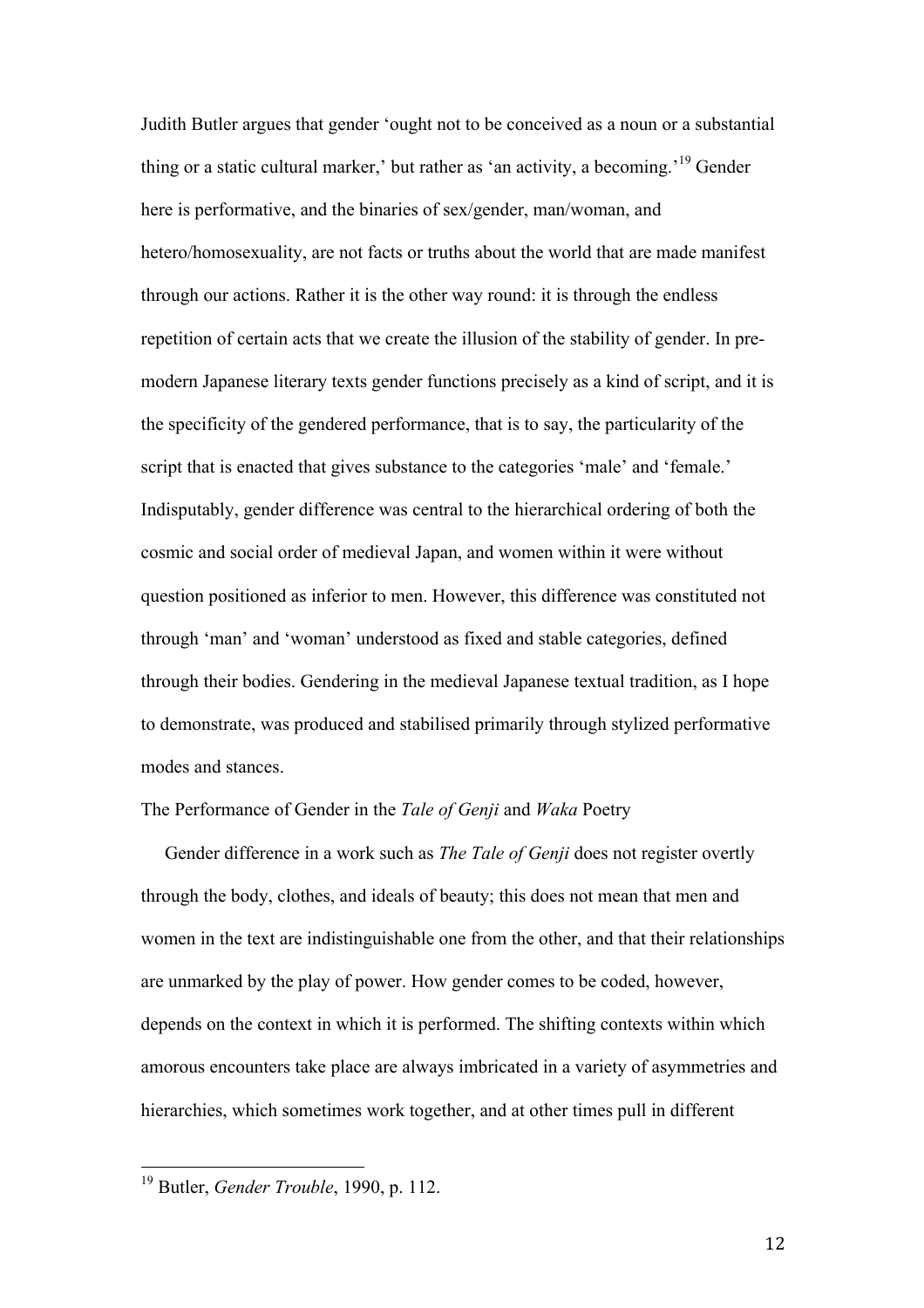directions, thereby attesting to the inadequacy of treating either gender or class in isolation, outside of the setting or stage (*bamen*) upon which they are brought into play. It is the possibilities offered by different ways of "doing" gender that the text explores through the many romantic encounters that are central to the tale.

Let me illustrate this point with an example of the way in which robes, which often serve to generate or dampen amorous desire in the *Genji*, also serve to reveal in the process, the complex interplay of gender and status. In descriptions of Genji's clothing, we often find the presence of terms that convey a sense of casualness, careless ease, languor, and informality that characterises his attire.<sup>20</sup> Indeed, a conspicuous feature of the text is that it is Genji's appearance, not in formal garb, but rather in a state of deshabillé that arouses amorous desire in those who view him. This is in contrast to the way in which Genji assesses Utsusemi's step-daughter Nokiba no Ogi's appearance when he happens to spy upon her. He notes that she is attired in thin white robes covered with a gown worn carelessly, exposing her breasts all the way down to her scarlet trouser cord. While he cannot deny that she cuts an attractive figure, he is unable to take her seriously because her casual appearance strikes him as slovenly and coarse (*hōzoku nari*). Genji's judgment of Nokiba no Ogi could no doubt be readily explained by the fact that a different set of protocols applies to men as opposed to women's appearance. In other words, the foundational difference of gender can be made to account for the very different impressions created by the same modes of bodily attire and comportment. However, what is at issue for Genji here is that by allowing herself to be seen in such a careless get-up, Nokiba no Ogi has revealed her lack of class and refinement, and her inability to follow the example of her step-mother Utsusemi, who keeps herself carefully hidden from view.

 <sup>20</sup> See Kawazoe Fusae, 'Hikaru Genji no shintai to yosōi o megutte,' *Murasaki* 34:12: (1997): pp. 18–20.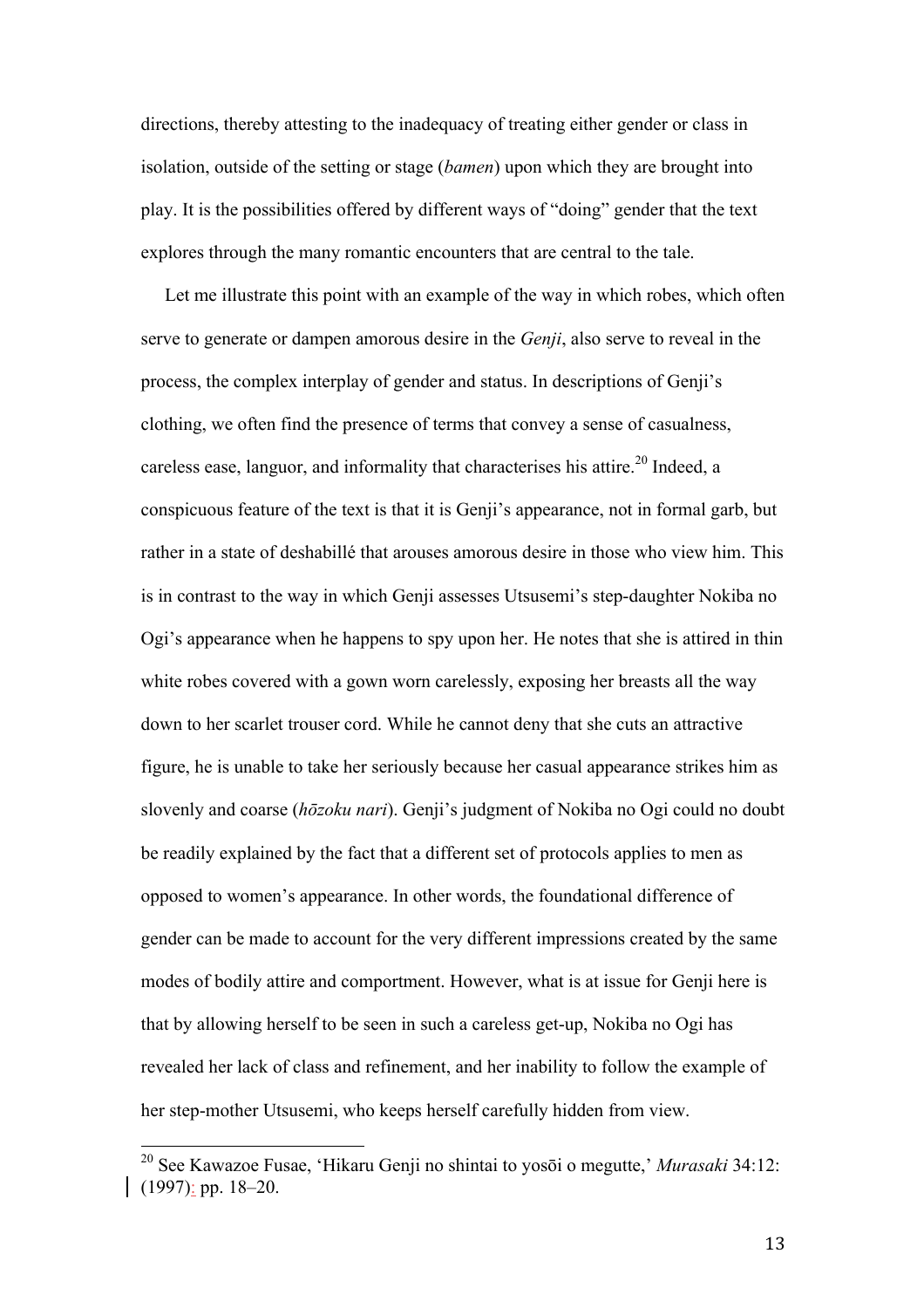Undoubtedly, both gender and class are implicated here, but gender alone is an inadequate guide for reading the asymmetries that are constitutive of all relationships in the text.

For it is perfectly possible, in other contexts, for a noblewoman to evoke feelings of tenderness and desire even if she is dressed, like Genji, in informal garb. This is the case in the scene where Kaoru is treated unexpectedly to the pleasure of seeing the First Princess, a lady of an exalted rank, in thin summer robes. Kaoru's intense attraction to the First Princess is tied not only to her own noble lineage but also to his intense awareness of his own relatively inferior status. Within the dense social world of the *Genji* gender, status, age, and a highly aestheticized form of erotics often crisscross, creating a multitude of possibilities.

Gender is performative and not fixed and given, and thus how it is performed what constitutes being a woman—is itself shaped by class, which again, far from being stable, functions as a dynamic and fluid category. The figure of the serving woman, for example, is authorized to alter the prescribed performance of gender that her mistress is expected to follow. Her responses point to the possibility of another mode of engagement in which the stylizations so central to amorous play can take a different form, opening up a space for the exchange of suggestive poems, lively banter, and the possibility of striking up sexual relations with men freely—often even with the noblemen who court her own mistress. Her performance of gender, so markedly different from that of her mistress, points to the inadequacy of treating 'woman' as a stable category whose meanings are fixed regardless of differences of status and class. $21$ 

 $21$  For a detailed discussion of the complex intersections of gender, social status and desire in the *Tale of Genji* see Pandey, *Perfumed Sleeves and Tangled Hair*, pp. 55- 81.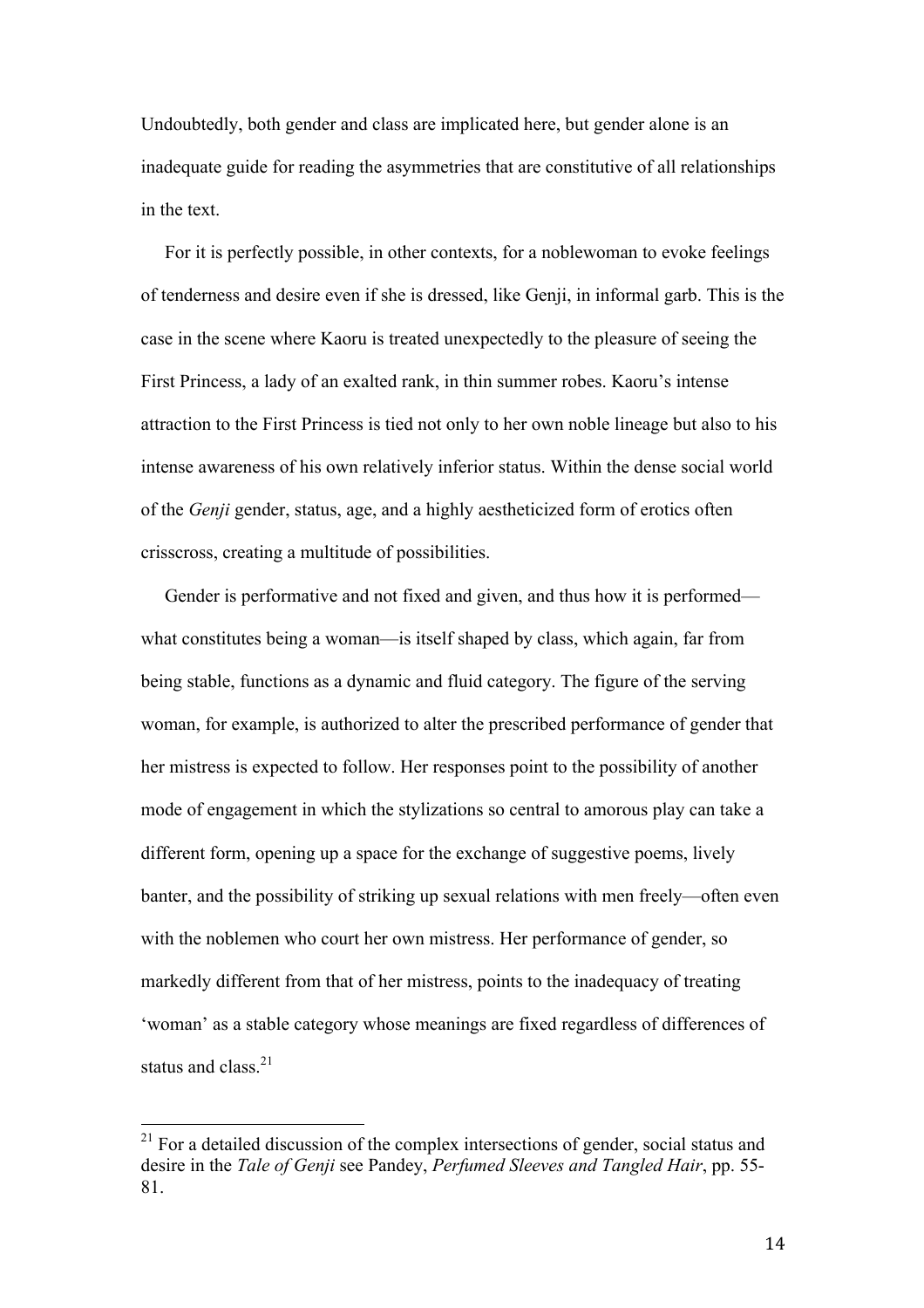The performative aspects of gender are most clearly discernable in *waka* poetry where gender is disassociated from the body and sex, and is principally a matter of certain prescribed stylizations of performative roles. *Waka* poetry's dominant themes are nature and love, both of which are expressed through a prescribed repertoire of images and vocabulary. The central figures of love poems are *otoko* (man) and *onna* (woman), who appear in the poems through terms such as *kimi* (you) or *hito* (male or female lover) or *ware* (I). These terms are used for both men and women alike. They indicate nothing about the gender, identity, or social status of either the poet or the one who is being addressed.

When a poem is described as being a woman's poem (*onna no uta*), what is at issue is not the sexual or personal identity of the composer of the poem, but rather the particular stylized role or persona to be adopted by the poet that is consonant with woman, not as a real, living being, but rather as a trope or an idea. Even when a poem is marked as anonymous, or when there is no headnote explaining the circumstances under which it was composed, it is possible to infer which persona a poet has adopted. This is because in the *waka* tradition, woman is always positioned as the one who waits and pines for her male lover, while man is the one who visits at night, and departs before dawn. He is the one who initiates the affair, and composes the morning after poem to which his lady is expected to respond.

A poet, regardless of his/her biological sex (a category that has no real meaning in this context) can slip seamlessly into the persona of the waiting female or the male who visits. This is what makes it possible for a male poet to become the waiting female, and allows even a monk who has ostensibly renounced the world to enact the role of a woman pining for her lover. To suggest that gender is fluid and a matter of performance in *waka* poetry does not mean that how gender is performed is arbitrary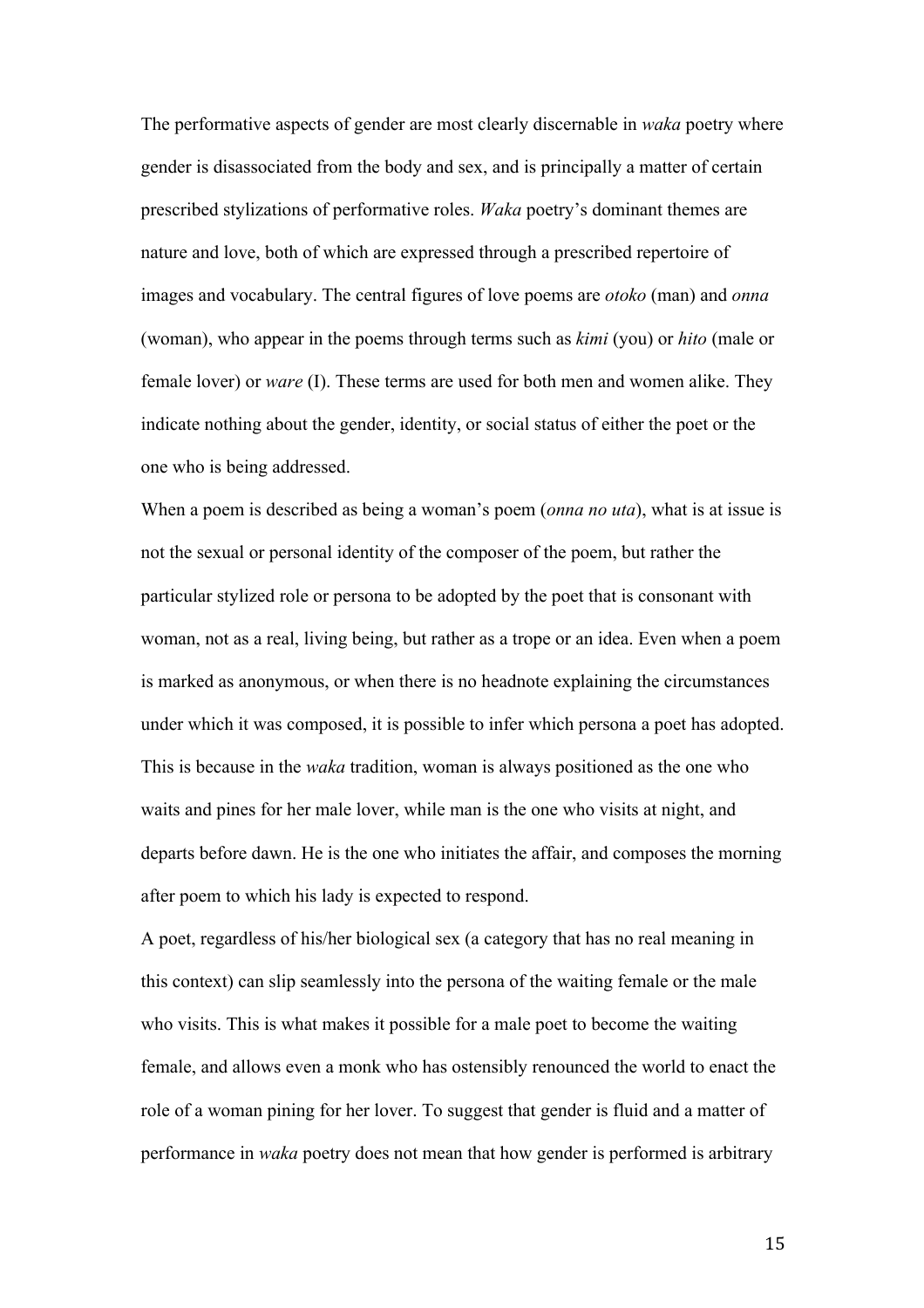or a matter of individual choice. Gender for the most part is the performance of a script that is given, rather than something of one's own making, "a set of repeated acts within a highly rigid regulatory frame."<sup>22</sup> However, what is significant for our purposes is that gender in the medieval Japanese tradition was disassociated from the body and sex. Gender, in this context, worked as a kind of script, and it is the specificity of the gendered performance, that is to say, the particularity of the script that was enacted, that gave substance to the categories 'male' and 'female.

The Body, Gender, and Agency

I have argued, that the body in medieval Japanese texts was not fixed and immutable, and that, as a consequence, the distinctions between man and woman were not predetermined by their respective sexual characteristics. All bodies, even those of women, were conceptualized as active agents that could defy common expectations and miraculously transform themselves – their shape-shifting forms defied any consolidation of 'woman' as a stable entity.

The stories in collections of popular tales (*setsuwa*) abound with humans, gods, bodhisattvas, buddhas, and beasts who intermingle and change forms. This is a world in which women turn into foxes, men, women and beasts reveal themselves to be manifestations of the gods and buddhas, and snakes copulate with humans. These transformations cannot be dismissed as flights of fancy or manifestations of irrational superstition. Nor can they be translated into a secular idiom where they become simply metaphors for human fears and anxieties.<sup>23</sup> For to do so is to disregard the particular cosmology that shapes the medieval Japanese imaginary.

<sup>&</sup>lt;sup>22</sup> Judith Butler, *Gender Trouble*, 1990, p. 33.<br><sup>23</sup> This is what Michelle Li, for example, does when she argues that demons (*oni*) in *Konjaku monogatari* (Tales of Times Now Past) are 'manifestations of the anxiety and fear of aristocrats who sense the precariousness of their prosperity…' See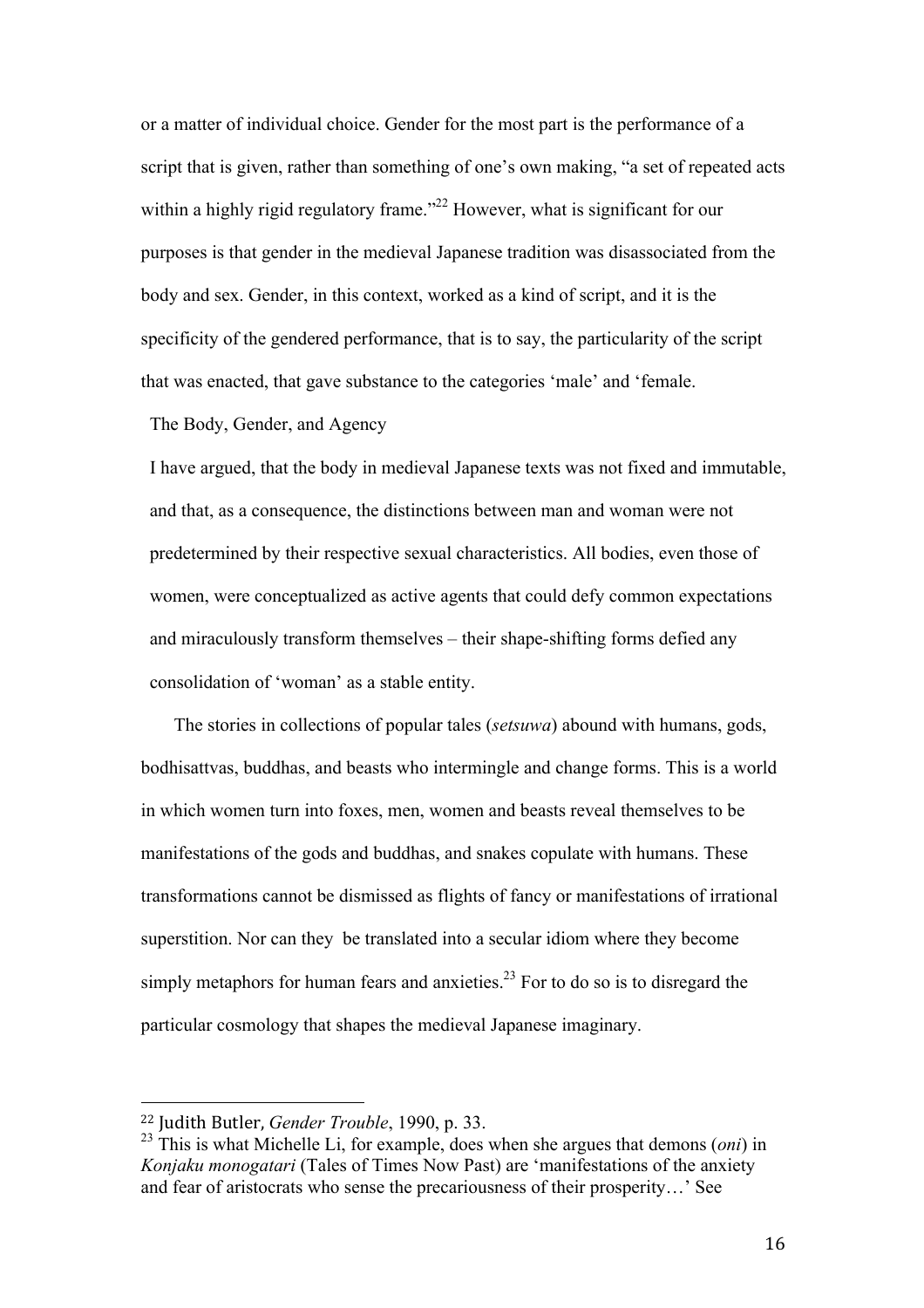We can only make sense of this mutual imbrication of different realms of existence if we are attentive to the Buddhist epistemic framework within which this particular way of ordering, knowing, and inhabiting the world came to articulated. The doctrinal basis for these ideas came from different sources, among them the influential Tendai sect's formulation of the concept of the ten worlds concommitant (*jikkai gogu*). In this view, each of the ten realms was seen as mutually interpenetrating and encompassing such that no ontological distinction was possible between, say, the world of hungry ghosts, the world of demons, and the world of ghosts, beasts, humans, gods, and buddhas. In this schema what was presupposed was that 'the nine realms of unenlightened beings possess the Buddha nature inherently, while the Buddha possesses the nine realms of unenlightened beings.<sup>24</sup>

Regardless of whether or not the concept of *jikkai gogu* was widely known or accepted in Japan, there is no doubt that it permeated medieval Japanese texts, which thematised both the pleasures and dangers of living in a world in which humans and other beings shared a common space, and marvelled at the inexorable forces of karma that could work in unexpected ways, bringing human beings in contact with both bodhisattvas and demons.

In the twelfth-century picture scrolls of hungry ghosts  $(gaki zōshi)$ ,<sup>25</sup> for example, g*aki* are depicted as grotesque, skeletal figures with enormous bellies and needle-thin throats. They are driven to eating excrement and carrion, and are tortured by demons and vultures. But the realm they inhabit is imagined as being an integral part of the human world. Quietly consuming excrement while people defecate, begging food

<u> 1989 - Johann Stein, fransk politik (d. 1989)</u>

Michelle Li, *Ambiguous bodies: Reading the Grotesque in Japanese Setsuwa Tales*, Stanford: Stanford University Press, 2009, p. 193.

<sup>24</sup> Jacqueline Stone, *Original Enlightenment and the Transformation of Medieval Japanese Buddhism*. Honolulu: University of Hawaii Press, 1999, p.179. <sup>25</sup> *Gaki zōshi, Jigoku zōshi, Yamai zōshi,Kusō shi emaki,* in *Nihon no Emaki* 7, ed. Komatsu Shigemi, Tokyo: Chūō kōronsha, 1994, pp. 2–37.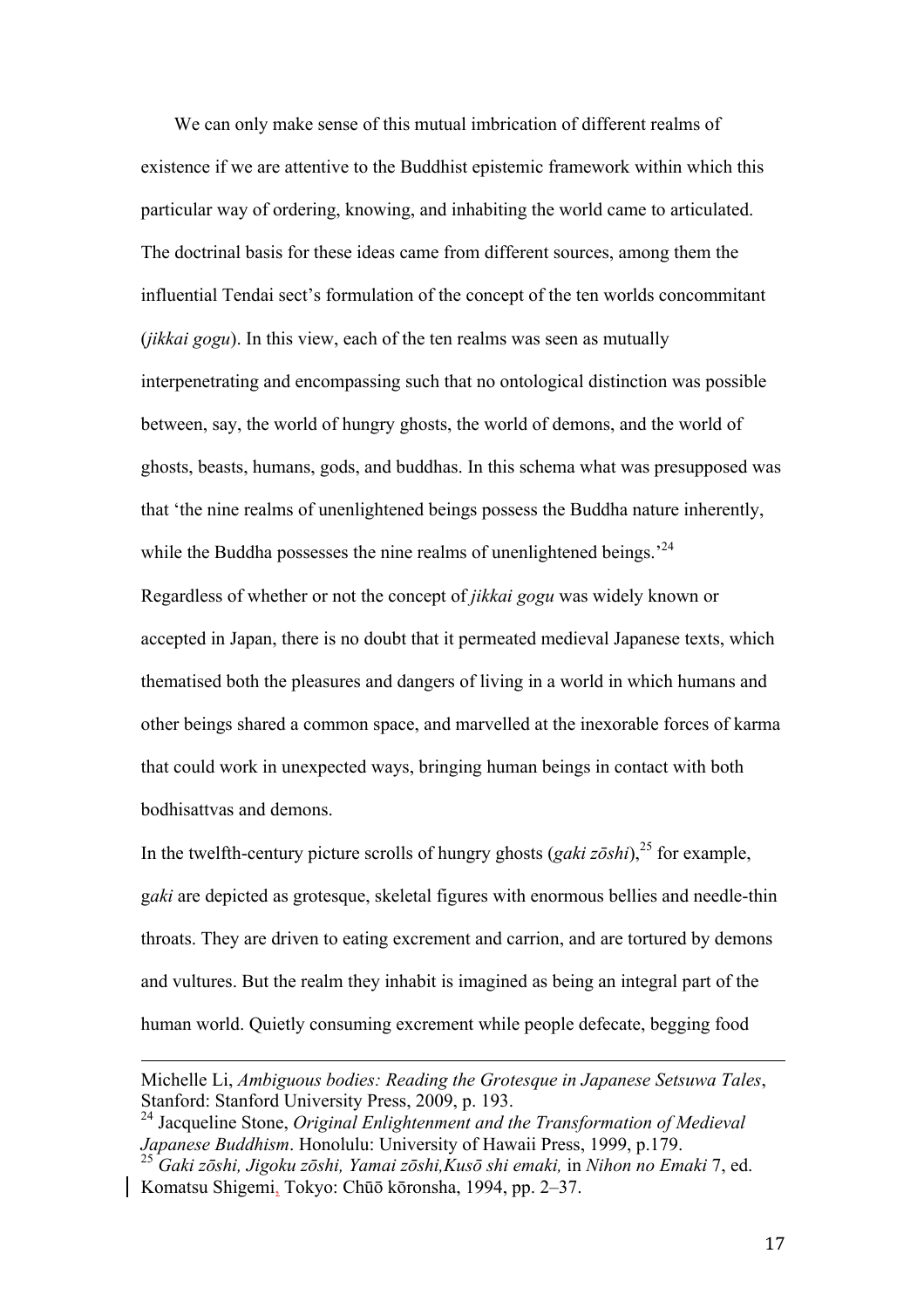from monks, mingling with the crowds in a busy marketplace, licking water that is offered to the statue of the Buddha, they are inextricably woven into the fabric of medieval society and are not dissimilar to the starving beggars who once populated medieval towns and cities—at once pariahs, and at the same time integral parts of the community as a whole. $26$ 

### Agency

What I have argued above has implications for how we use the term agency in our analyses of medieval Japanese texts. Agency, as I suggested earlier, has been frequently deployed to speak both of women's oppression and their capacity to resist male domination. The moral charge of celebrating agency often takes the form of treating it as conceptually interchangeable with the idea of resistance against relations of power and domination.

Ascribing agency to women, however, has been no easy task, for there is little consensus on how one might gauge the significance of representations of women's activities in medieval texts: sometimes particular actions are read as instances of women heroically mobilizing their agency by acting in ways that challenge the attempts by Buddhism and patriarchy to degrade them as *women;* at other times, possessed of false consciousness, they are seen as being complicit with Buddhism's ideological agenda, or simply passive victims of it.

Bernard Faure, for example, recognizes the problems of treating 'woman' as a unified category and of treating gender as the only prism through which to read medieval texts, and yet the question of women's victimhood or agency looms large in his work.

<sup>&</sup>lt;sup>26</sup> For a discussion of *gaki*, see Barbara Ruch, 'Coping with Death: Paradigms of Heaven and Hell and the Six Realms in Early Literature and Painting,' in *Flowing Traces: Buddhism in the Literary and Buddhist Arts of Japan*, eds. James Sanford, William LaFleur, and Masatoshi Nagatomi, Princeton, N.J.: Princeton University Press, 1992, pp. 124–127.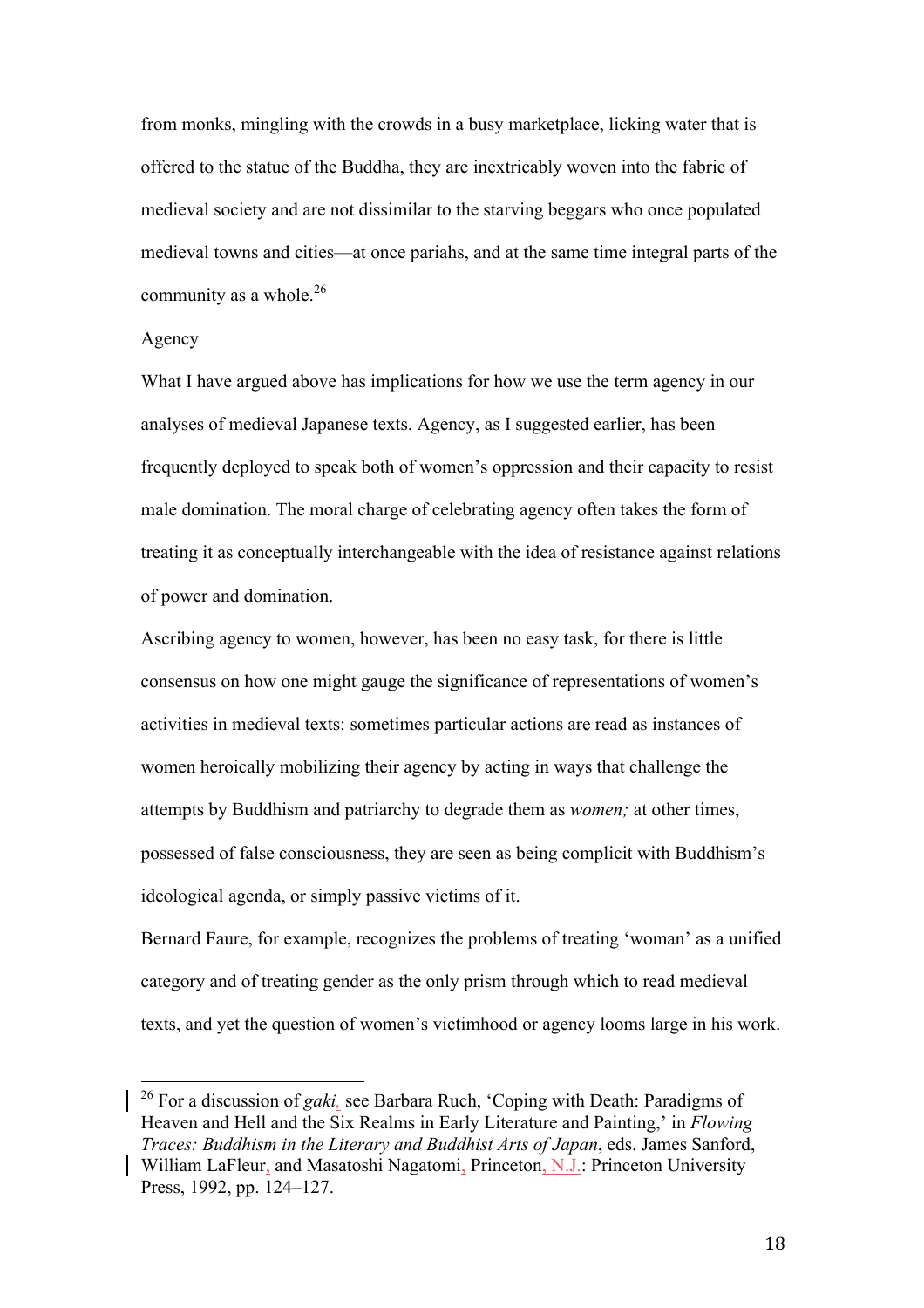He claims that 'women were full-fledged historical actors, and we should not be too quick in concluding that they were passive victims' and that 'some resisted with more or less success . . . while others seem to have been 'active' victims, wilful agents of their own victimization (or of that of their 'sisters')<sup>27</sup> Keller Kimbrough follows Faure's approach, arguing that 'while Kumano *bikuni* and other female proselytizers were obviously and perhaps unavoidably complicit in propagating aspects of traditional Buddhist misogyny, they were simultaneously engaged in its subversion. . . Kumano *bikuni* were pro-woman within an overwhelmingly misogynistic context.<sup>28</sup> The judgements delivered on women who belonged to another time and place, and who, moreover, were textual rather than real figures, are in part enabled by a particular distinctly modern understanding of agency, which, as I hope to demonstrate, is deeply problematic.

The analyses of the workings of gender and agency in the *Genji* have been more sophisticated, but they rest nonetheless on the assumption that the work is the expression of a consistent voice, that of a female author, who through the plot device of romance, speaks as a *woman*, seeking primarily to highlight both women's suffering and oppression, as well as their struggle to resist male authority and desire. Women's agency here is understood primarily through the framework of subjection and resistance. To note just a couple of examples, Norma Field observes that many of the female protagonists of the tale are victims who are marked by 'a profound passivity...<sup>29</sup> By placing their thoughts, feelings, and forms of self-expression at the heart of her book, she gives her 'heroines' a new voice, an agency, articulated through a specifically gendered reading of their predicament. Through a psychoanalytic

<sup>27</sup> Faure, *The Power of Denial*, pp. 331-332.

<sup>28</sup> Kimbrough, *Preachers, Poets, Women and the Way*, p. 215.

<sup>29</sup> Field, *The Splendor of Longing*, p. 167.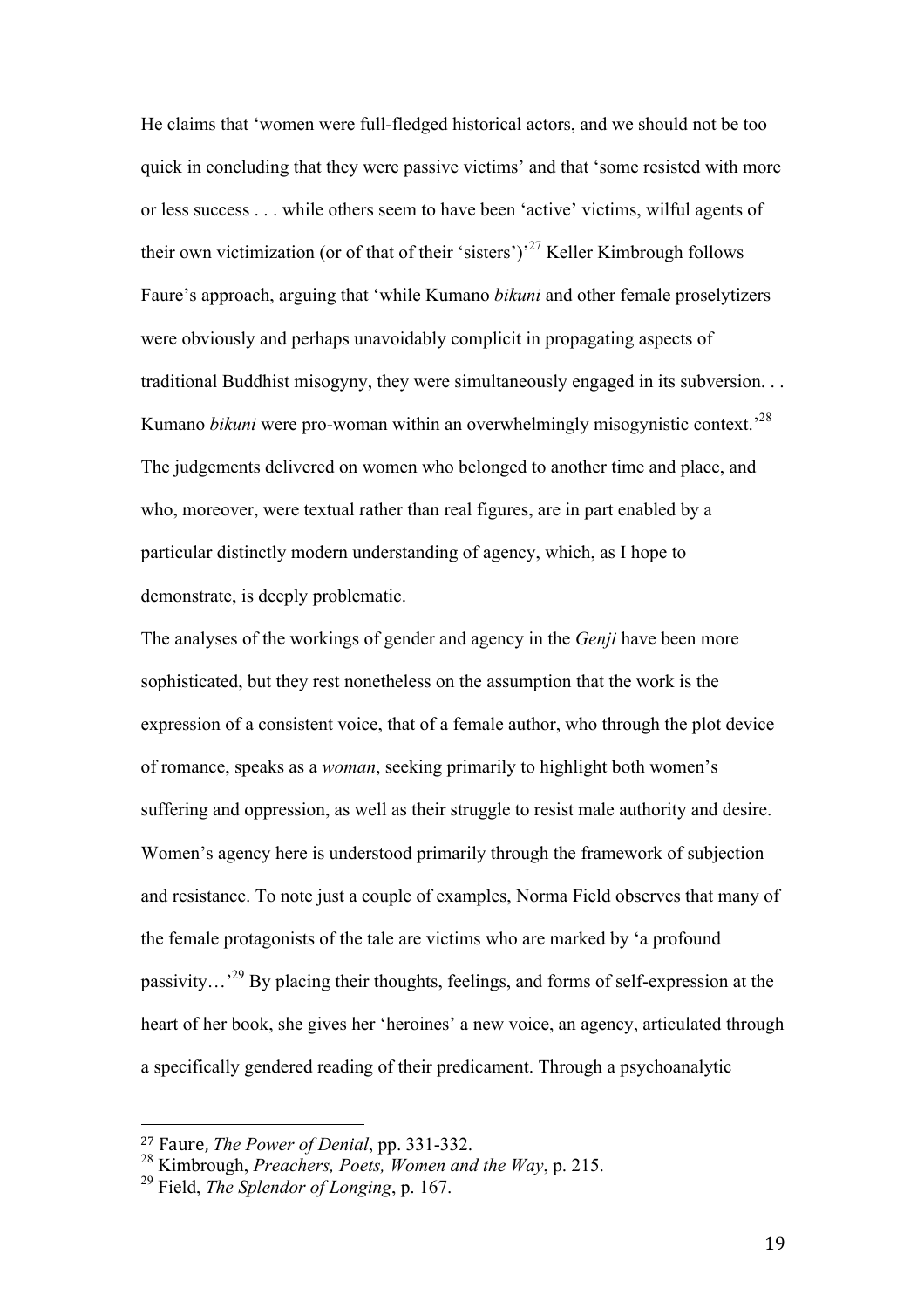reading of spirit possession, Doris Bargen argues for the agency of the possessed woman who, she claims, is not a passive victim;<sup>30</sup> on the contrary, spirit possession, in her view, 'was yet another way to criticize and perhaps to lessen male domination<sup>31</sup>

There are a number of shared assumptions in these different readings, which warrant examination. First, agency here is implicitly understood to signify the capacity for action that inheres to all humans, defined as autonomous individuals with free will, whose natural inclination is to strive to resist against the oppressive conditions of their lives regardless of temporal and cultural differences.<sup>32</sup> This conception of agency is based on a modern humanist idea born of liberal thought, which presupposes the supremacy of Man who replaces the gods as the maker of meaning in the world. Agency in this understanding is something possessed by humans alone. And yet this anthropocentric view of agency would have been unrecognizable to those who inhabited the world of medieval Japan, where humans were not the sole actors and makers of meaning: gods, beasts, demons, and even dreams and material objects, worked together with humans as active agents in a shared cosmological and worldly order.

Medieval texts consistently fail to attribute the events that take place in the world solely to human intentions and will; rather they present them as effects unfolding as a consequence of a concatenation of forces, in which a significant role is assigned to the power of the divine and to karma from past lives. In the *Tale of Genji*, for example, the unlikely union of Genji with the Akashi Lady when Genji is in exile in Suma comes about not as a result of the personal agency of either of the protagonists but

 <sup>30</sup> Bargen, *Spirit Possession*, p. 27.

<sup>31</sup> Bargen, *Spirit Posssession*, p. 58.

<sup>&</sup>lt;sup>32</sup> Walter Johnson, 'On Agency,' in Journal of Social History, 37, no. 1, 2003, p.115.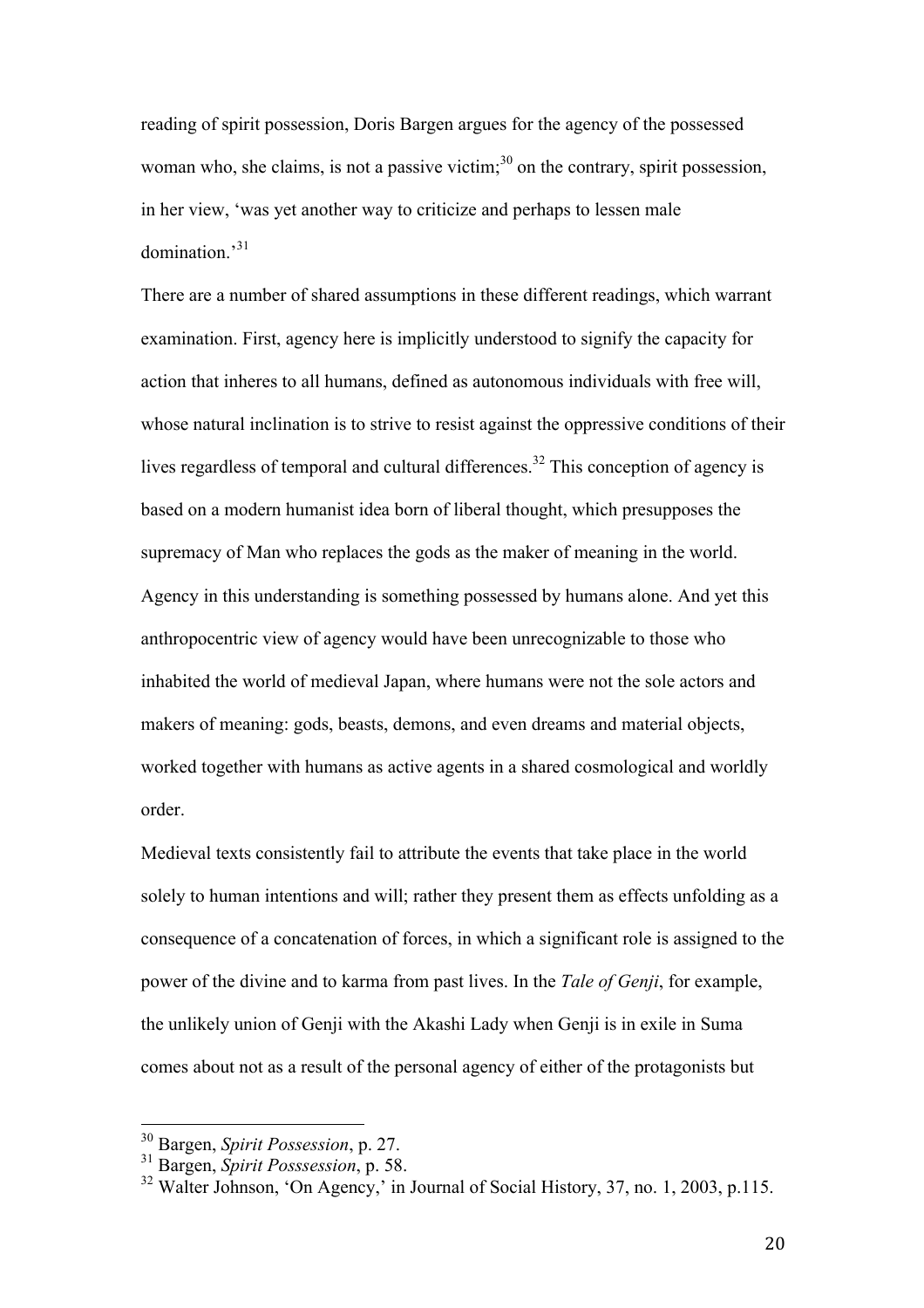due to the intervention of a number of supernatural agents. The amorous entanglements in which men and women find themselves embroiled are viewed not through the prism of coercion or consent, but rather through the Buddhist notion of *sukuse*, fate or karma. These are also recurring themes in *setsuwa* collections such as *Konjaku monogatari*. 33

Second, the moral charge of celebrating agency often takes the form of treating it as conceptually interchangeable with the idea of resistance against relations of power and domination. This means that acts, particularly religious ones, that work in consonance *with* social conventions rather than *against* them cannot be granted real agency. Scholars have singled out nunhood as one of the sites upon which women's response to Buddhism's 'misogyny' came to be played out in the medieval period. Some have seen the act of tonsure as an act of resistance to unequal social arrangements: nunhood, in this reading, becomes the space of freedom that a woman actively chooses.<sup>34</sup> Others, working within the same conceptual framework of agency, have claimed precisely the opposite, arguing that the practice of tonsure was 'a form of death in life.'<sup>35</sup>

Piety is usually given little credence in our readings of such narratives. Scholarly attention, for example, is directed to the fact that despite Murasaki's repeated wish to take the tonsure, Genji refuses to let her do so. Murasaki's reason for becoming a nun is emptied of religious content and seen solely as a way for her to deal with her husband's infidelity. Her decision to leave worldly life is construed either in very

 <sup>33</sup> See for example, *Konjaku monogatari*, eds. Mabuchi Kazuo, Kunisaki Fumimaro and Konno Tôru, Volume 2, Tokyo: Shogakkan, 1972, pp. 216-221.

<sup>34</sup> Barbara Ruch,'The other side of culture' in *The Cambridge History of Japan: Medieval Japan*, ed. Yamamoto Kozo, vol. 3, Cambridge: Cambridge University Press, p. 510.

<sup>35</sup> Field, *The Splendor of Longing*, p. 189.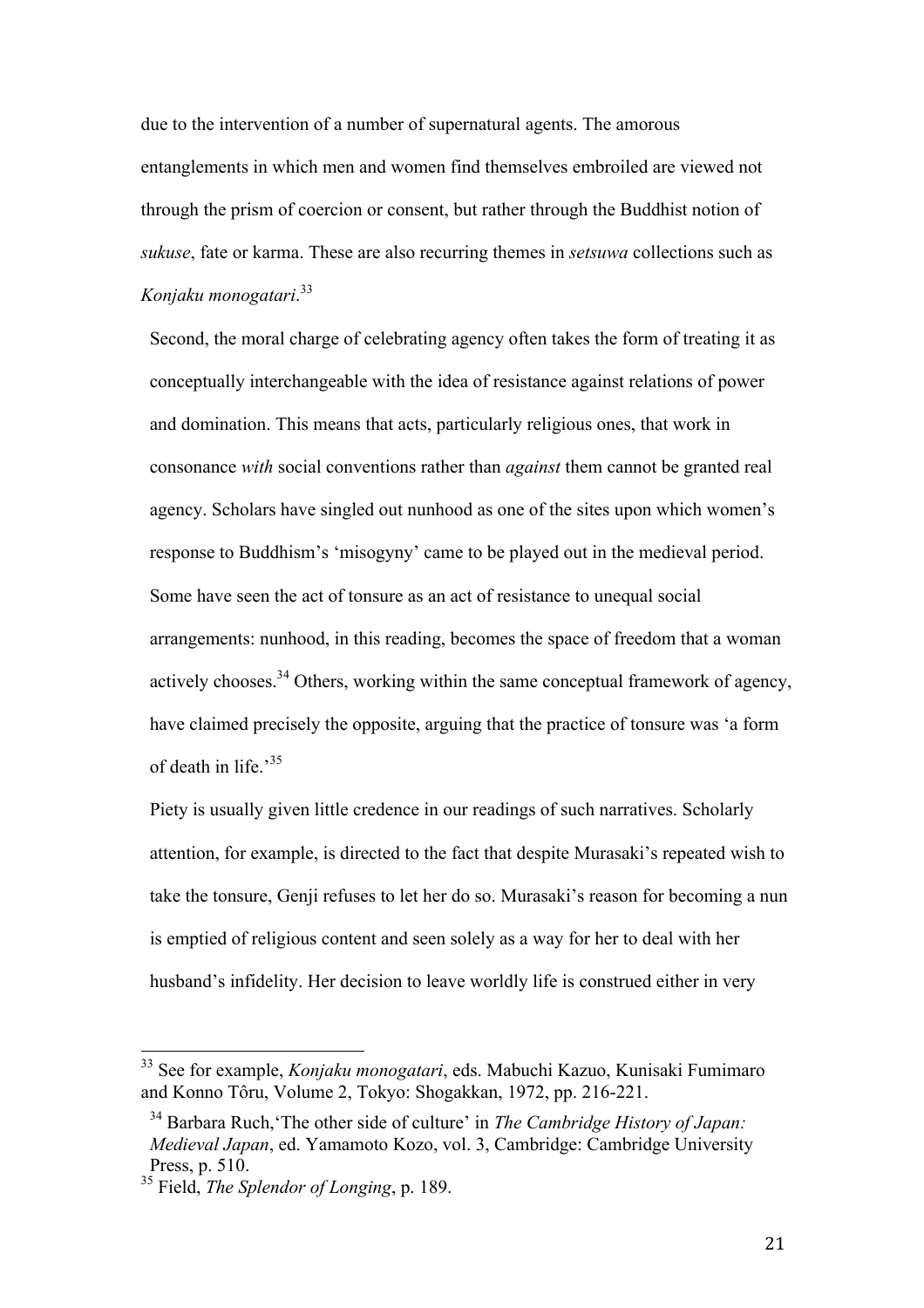negative terms as 'death in life' or as a heroic rebellion against a selfish and selfserving husband. $36$ 

However, both the taking of the tonsure and the inability to do so carry multiple significations in the *Genji*, and neither is reducible to being seen solely through the prisms of gender and agency, understood in terms of a binary framework of domination and subordination. To do so produces anachronistic readings, which turn the *Genji* and other texts within the medieval repertoire into secular works where piety simply becomes a displacement or metaphor that obscures (when read through the lens of 'gender,' 'agency,' and 'resistance,') the 'truth' of the inequality and injustice of gender relations.

The starting point for our study of medieval Japanese texts must involve historicizing 'Man,' 'Woman,' 'Body,' 'Gender,' and 'Agency' – the analytic categories that are central to our readings of women in the literary and Buddhist texts of medieval Japan and recognizing that these concepts do not travel seamlessly across different temporalities and cultural traditions. If personhood in medieval Japan is located in the social, and if it is not imagined as an individual and secular identity, then agency needs to be disentangled from nineteenth-century liberalism, which speaks an altogether different language of choice and self-determination.

To conclude, undoubtedly gender difference was central to the textual tradition of medieval Japan, and relations between women and men were conceived of in terms of a hierarchy, a principle that shaped both the social and cosmic order of the medieval world. However, gender in medieval Japanese texts was not associated with the sexual attributes of the body. It was aligned not with the biological but rather with the

<sup>36</sup> For a more detailed discussion of agency in medieval Japanese narratives see Rajyashree Pandey, "Rethinking the politics of gender and agency: an encounter with the 'otherness of medieval Japan," *Japan Forum* (forthcoming).